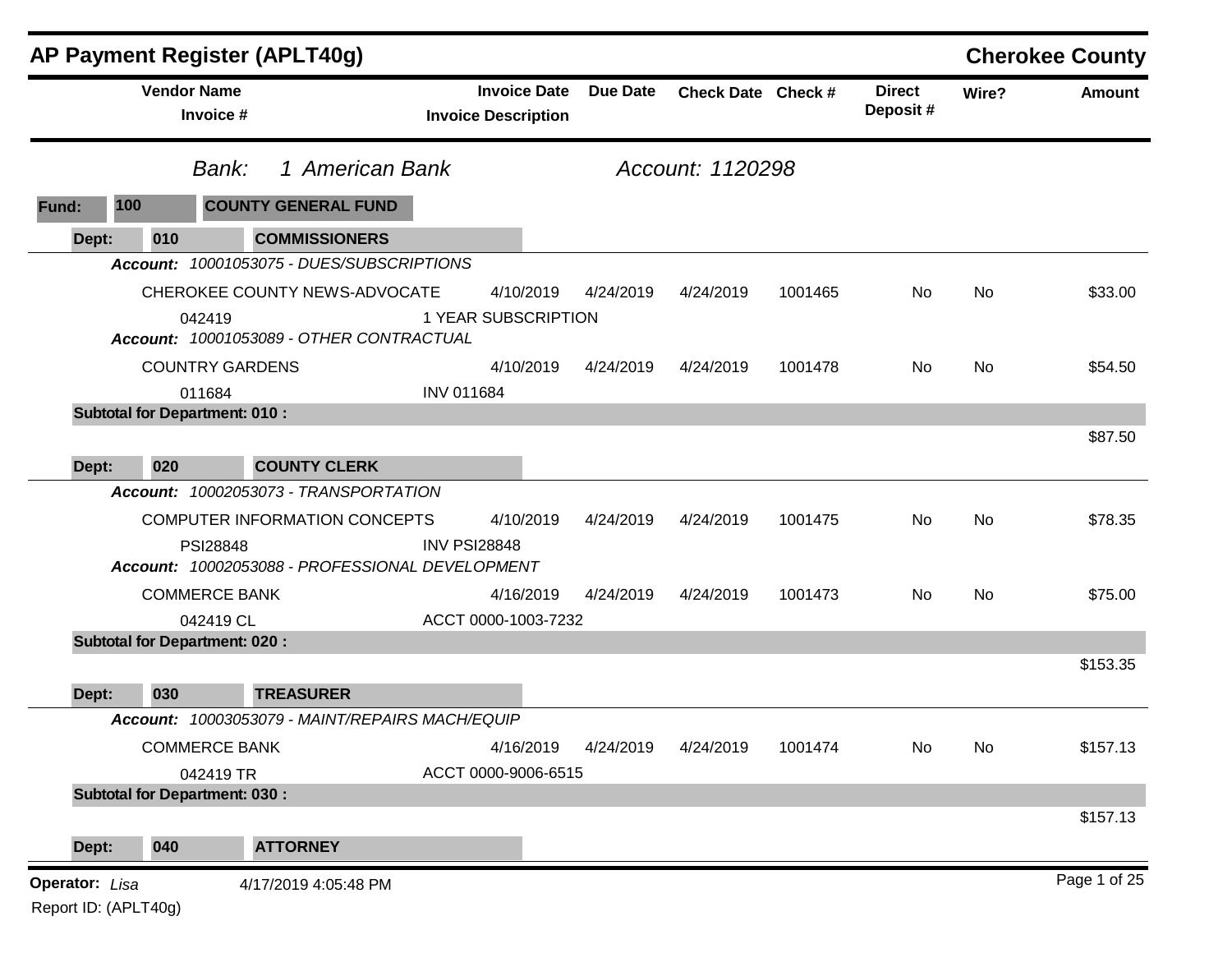|       |                                      | <b>AP Payment Register (APLT40g)</b>            |                                                   |                 |                    |         |                           |           | <b>Cherokee County</b> |
|-------|--------------------------------------|-------------------------------------------------|---------------------------------------------------|-----------------|--------------------|---------|---------------------------|-----------|------------------------|
|       | <b>Vendor Name</b><br>Invoice #      |                                                 | <b>Invoice Date</b><br><b>Invoice Description</b> | <b>Due Date</b> | Check Date Check # |         | <b>Direct</b><br>Deposit# | Wire?     | <b>Amount</b>          |
|       |                                      | Account: 10004053021 - PRINTING/OFFICE SUPPLIES |                                                   |                 |                    |         |                           |           |                        |
|       | <b>XEROX CORPORATION</b>             |                                                 | 4/16/2019                                         | 4/24/2019       | 4/24/2019          | 1001552 | No                        | <b>No</b> | \$280.70               |
|       | 096480330<br><b>TDS SERVICE</b>      |                                                 | INV 096480330<br>4/16/2019                        | 4/24/2019       | 4/24/2019          | 1001541 | No                        | <b>No</b> | \$10.80                |
|       | 98116                                | Account: 10004053023 - EMPLOYEE FOOD/MEALS      | <b>INV 98116</b>                                  |                 |                    |         |                           |           |                        |
|       | <b>COMMERCE BANK</b>                 |                                                 | 4/17/2019                                         | 4/24/2019       | 4/24/2019          | 1001473 | <b>No</b>                 | <b>No</b> | \$30.50                |
|       | 042419 AT1                           | Account: 10004053030 - GASOLINE                 | ACCT 0000-3278-5388                               |                 |                    |         |                           |           |                        |
|       | <b>COMMERCE BANK</b>                 |                                                 | 4/17/2019                                         | 4/24/2019       | 4/24/2019          | 1001473 | <b>No</b>                 | <b>No</b> | \$59.38                |
|       | 042419 AT                            |                                                 | ACCT 0000-0198-5126                               |                 |                    |         |                           |           |                        |
|       | <b>COMMERCE BANK</b>                 |                                                 | 4/17/2019                                         | 4/24/2019       | 4/24/2019          | 1001473 | No.                       | <b>No</b> | \$71.20                |
|       | 042419 AT1                           |                                                 | ACCT 0000-3278-5388                               |                 |                    |         |                           |           |                        |
|       | <b>Subtotal for Department: 040:</b> |                                                 |                                                   |                 |                    |         |                           |           |                        |
| Dept: | 050                                  | <b>REGISTER OF DEEDS</b>                        |                                                   |                 |                    |         |                           |           | \$452.58               |
|       |                                      | Account: 10005053021 - PRINTING/OFFICE SUPPLIES |                                                   |                 |                    |         |                           |           |                        |
|       |                                      | MIDWEST COLOR GRAPHICS                          | 4/16/2019                                         | 4/24/2019       | 4/24/2019          | 1001518 | <b>No</b>                 | <b>No</b> | \$275.00               |
|       | 46073                                | Account: 10005053088 - PROFESSIONAL DEVELOPMENT | <b>INV 46073</b>                                  |                 |                    |         |                           |           |                        |
|       | <b>COMMERCE BANK</b>                 |                                                 | 4/16/2019                                         | 4/24/2019       | 4/24/2019          | 1001473 | No                        | <b>No</b> | \$110.00               |
|       | 042419                               | KANSAS REGISTER OF DEEDS ASSOCIATIO 4/10/2019   | ACCT 0000-0111-8991                               | 4/24/2019       | 4/24/2019          | 1001505 | No                        | <b>No</b> | \$250.00               |
|       | 042419                               |                                                 | <b>REGISTRATION FEE</b>                           |                 |                    |         |                           |           |                        |
|       | <b>Subtotal for Department: 050:</b> |                                                 |                                                   |                 |                    |         |                           |           |                        |
| Dept: | 060                                  | <b>SHERIFF &amp; JAIL</b>                       |                                                   |                 |                    |         |                           |           | \$635.00               |

*Account: 10006053021 - PRINTING/OFFICE SUPPLIES*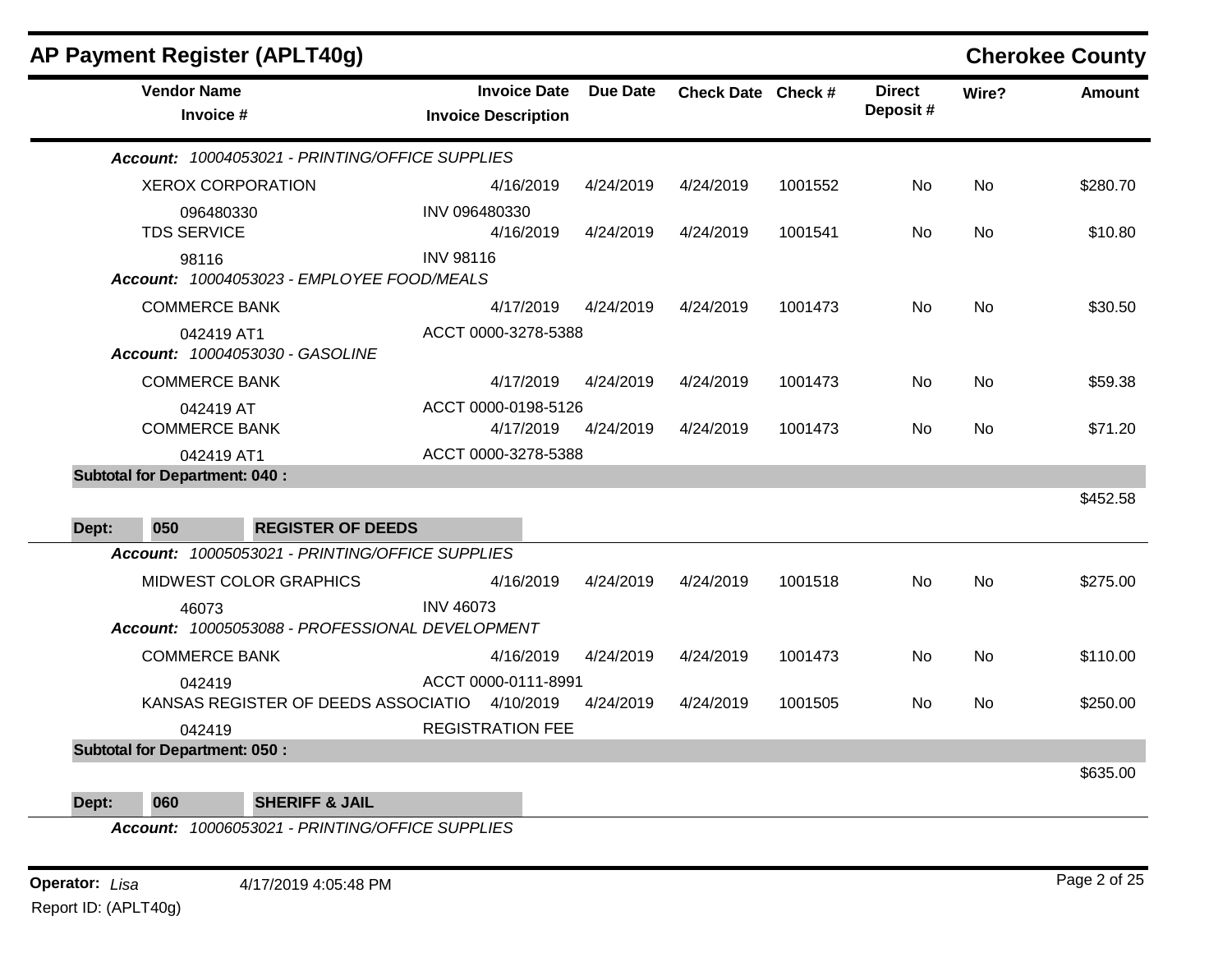| AP Payment Register (APLT40g)                                      |                                                   |                 |                    |         |                           |       | <b>Cherokee County</b> |
|--------------------------------------------------------------------|---------------------------------------------------|-----------------|--------------------|---------|---------------------------|-------|------------------------|
| <b>Vendor Name</b><br>Invoice #                                    | <b>Invoice Date</b><br><b>Invoice Description</b> | <b>Due Date</b> | Check Date Check # |         | <b>Direct</b><br>Deposit# | Wire? | <b>Amount</b>          |
| <b>CINTAS CORP</b>                                                 | 4/12/2019                                         | 4/24/2019       | 4/24/2019          | 1001467 | No                        | No    | \$79.61                |
| 8404093669<br><b>CINTAS CORP</b>                                   | INV 8404093669<br>4/10/2019                       | 4/24/2019       | 4/24/2019          | 1001467 | No                        | No    | \$82.91                |
| 8404071103<br>Account: 10006053022 - EMPLOYEE UNIFORMS/ACCESSORIES | INV 8404071103                                    |                 |                    |         |                           |       |                        |
| SOUTHERN UNIFORM & EQUIPMENT                                       | 4/12/2019                                         | 4/24/2019       | 4/24/2019          | 1001537 | No                        | No    | \$75.99                |
| 84723<br>SOUTHERN UNIFORM & EQUIPMENT                              | <b>INV 84723</b><br>4/12/2019                     | 4/24/2019       | 4/24/2019          | 1001537 | No                        | No    | \$38.79                |
| 84583<br><b>COMMERCE BANK</b>                                      | <b>INV 84583</b><br>4/16/2019                     | 4/24/2019       | 4/24/2019          | 1001473 | No.                       | No    | \$301.98               |
| 042419 SH2<br>Account: 10006053025 - PARTS/VEHICLE REPAIRS         | ACCT 0000-0198-5001                               |                 |                    |         |                           |       |                        |
| NATALINIS AUTOMOTIVE                                               | 4/16/2019                                         | 4/24/2019       | 4/24/2019          | 1001521 | No                        | No    | \$10.66                |
| 699552<br>NATALINIS AUTOMOTIVE                                     | <b>INV 699552</b><br>4/10/2019                    | 4/24/2019       | 4/24/2019          | 1001521 | No                        | No    | \$18.10                |
| 699125<br>NATALINIS AUTOMOTIVE                                     | <b>INV 699125</b><br>4/10/2019                    | 4/24/2019       | 4/24/2019          | 1001522 | No                        | No    | (\$17.91)              |
| 698614<br>NATALINIS AUTOMOTIVE                                     | <b>INV 698614</b><br>4/10/2019                    | 4/24/2019       | 4/24/2019          | 1001522 | No                        | No    | (\$13.00)              |
| 698249<br>NATALINIS AUTOMOTIVE                                     | <b>INV 698249</b><br>4/10/2019                    | 4/24/2019       | 4/24/2019          | 1001522 | No                        | No    | \$86.73                |
| 698237<br>NATALINIS AUTOMOTIVE                                     | <b>INV 698237</b><br>4/10/2019                    | 4/24/2019       | 4/24/2019          | 1001522 | No                        | No    | \$69.99                |
| 698210<br>NATALINIS AUTOMOTIVE                                     | INV 698210<br>4/10/2019                           | 4/24/2019       | 4/24/2019          | 1001522 | No.                       | No    | \$37.96                |
| 698207<br>NATALINIS AUTOMOTIVE                                     | <b>INV 698207</b><br>4/16/2019                    | 4/24/2019       | 4/24/2019          | 1001521 | No                        | No    | (\$10.11)              |
| 699552<br>NATALINIS AUTOMOTIVE                                     | <b>INV 699388</b><br>4/16/2019                    | 4/24/2019       | 4/24/2019          | 1001521 | No.                       | No    | \$4.29                 |
| 699552                                                             | <b>INV 699403</b>                                 |                 |                    |         |                           |       |                        |

**Operator:** Lisa 4/17/2019 4:05:48 PM Report ID: (APLT40g)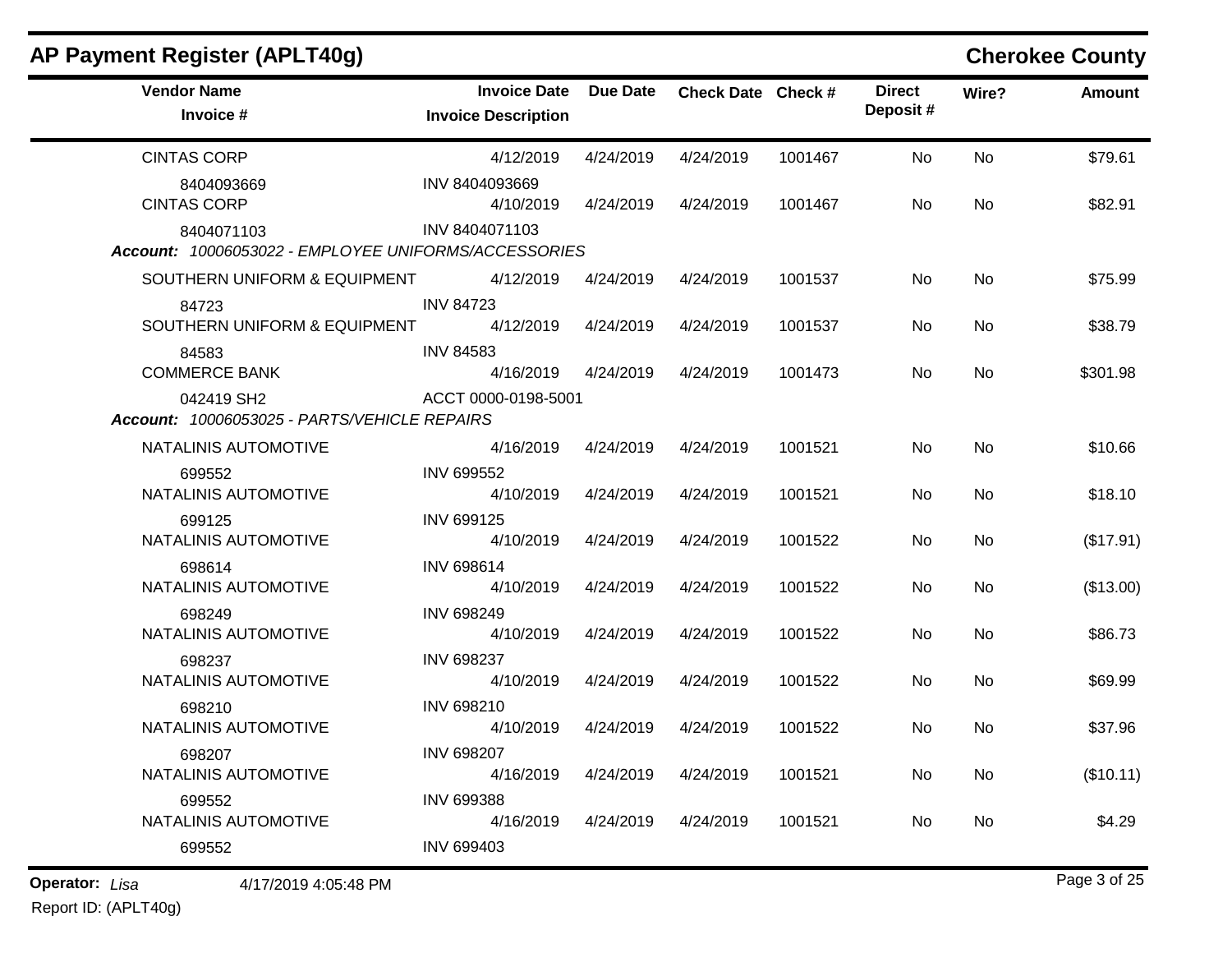| AP Payment Register (APLT40g)                      |                                                   |           |                    |         |                           |           | <b>Cherokee County</b> |
|----------------------------------------------------|---------------------------------------------------|-----------|--------------------|---------|---------------------------|-----------|------------------------|
| <b>Vendor Name</b><br>Invoice #                    | <b>Invoice Date</b><br><b>Invoice Description</b> | Due Date  | Check Date Check # |         | <b>Direct</b><br>Deposit# | Wire?     | <b>Amount</b>          |
| FULL SERVICE AUTOMOTIVE                            | 4/12/2019                                         | 4/24/2019 | 4/24/2019          | 1001492 | No.                       | <b>No</b> | \$277.85               |
| 510991<br><b>COMMERCE BANK</b>                     | <b>INV 510991</b><br>4/16/2019                    | 4/24/2019 | 4/24/2019          | 1001473 | No                        | <b>No</b> | \$59.97                |
| 042419 SH2<br>KANSASLAND TIRE OF PITTSBURG         | ACCT 0000-0198-5001<br>4/10/2019                  | 4/24/2019 | 4/24/2019          | 1001506 | No.                       | No        | \$270.94               |
| 186699<br>KANSASLAND TIRE OF PITTSBURG             | <b>INV 186699</b><br>4/12/2019                    | 4/24/2019 | 4/24/2019          | 1001506 | No.                       | No        | \$362.38               |
| 186796<br>NATALINIS AUTOMOTIVE                     | <b>INV 186796</b><br>4/16/2019                    | 4/24/2019 | 4/24/2019          | 1001521 | No.                       | No        | (\$4.29)               |
| 699552<br>Account: 10006053028 - COMPUTER SUPPLIES | <b>INV 699506</b>                                 |           |                    |         |                           |           |                        |
| <b>STRONGHOLD DATA</b>                             | 4/12/2019                                         | 4/24/2019 | 4/24/2019          | 1001539 | No.                       | <b>No</b> | \$290.09               |
| 29358<br>Account: 10006053030 - GASOLINE           | <b>INV 29358</b>                                  |           |                    |         |                           |           |                        |
| <b>COMMERCE BANK</b>                               | 4/16/2019                                         | 4/24/2019 | 4/24/2019          | 1001473 | No.                       | <b>No</b> | \$43.50                |
| 042419 SH2<br>JIM WOODS MARKETING INC              | ACCT 0000-0198-5001<br>4/11/2019                  | 4/24/2019 | 4/24/2019          | 1001498 | No                        | No        | \$6,478.35             |
| 246410<br><b>COMMERCE BANK</b>                     | <b>GASOLINE</b><br>4/17/2019                      | 4/24/2019 | 4/24/2019          | 1001473 | No                        | No        | \$49.75                |
| 042419 SH<br><b>COMMERCE BANK</b>                  | ACCT 0000-0188-4600<br>4/16/2019                  | 4/24/2019 | 4/24/2019          | 1001474 | No.                       | <b>No</b> | \$38.00                |
| 042419 SH8<br><b>COMMERCE BANK</b>                 | ACCT 0001-0226-3274<br>4/16/2019                  | 4/24/2019 | 4/24/2019          | 1001473 | No.                       | No        | \$25.58                |
| 042419 SH1<br><b>COMMERCE BANK</b>                 | ACCT 0000-0198-5019<br>4/16/2019                  | 4/24/2019 | 4/24/2019          | 1001473 | No.                       | No        | \$31.84                |
| 042419 SH5<br><b>COMMERCE BANK</b>                 | ACCT 0000-0268-3076<br>4/16/2019                  | 4/24/2019 | 4/24/2019          | 1001473 | No                        | No        | \$408.19               |
| 042419 SH3<br><b>COMMERCE BANK</b>                 | ACCT 0000-5214-6347<br>4/16/2019                  | 4/24/2019 | 4/24/2019          | 1001473 | No.                       | No        | \$30.02                |
| 042419 SH6                                         | ACCT 0000-8326-0760                               |           |                    |         |                           |           |                        |

**Operator:** Lisa 4/17/2019 4:05:48 PM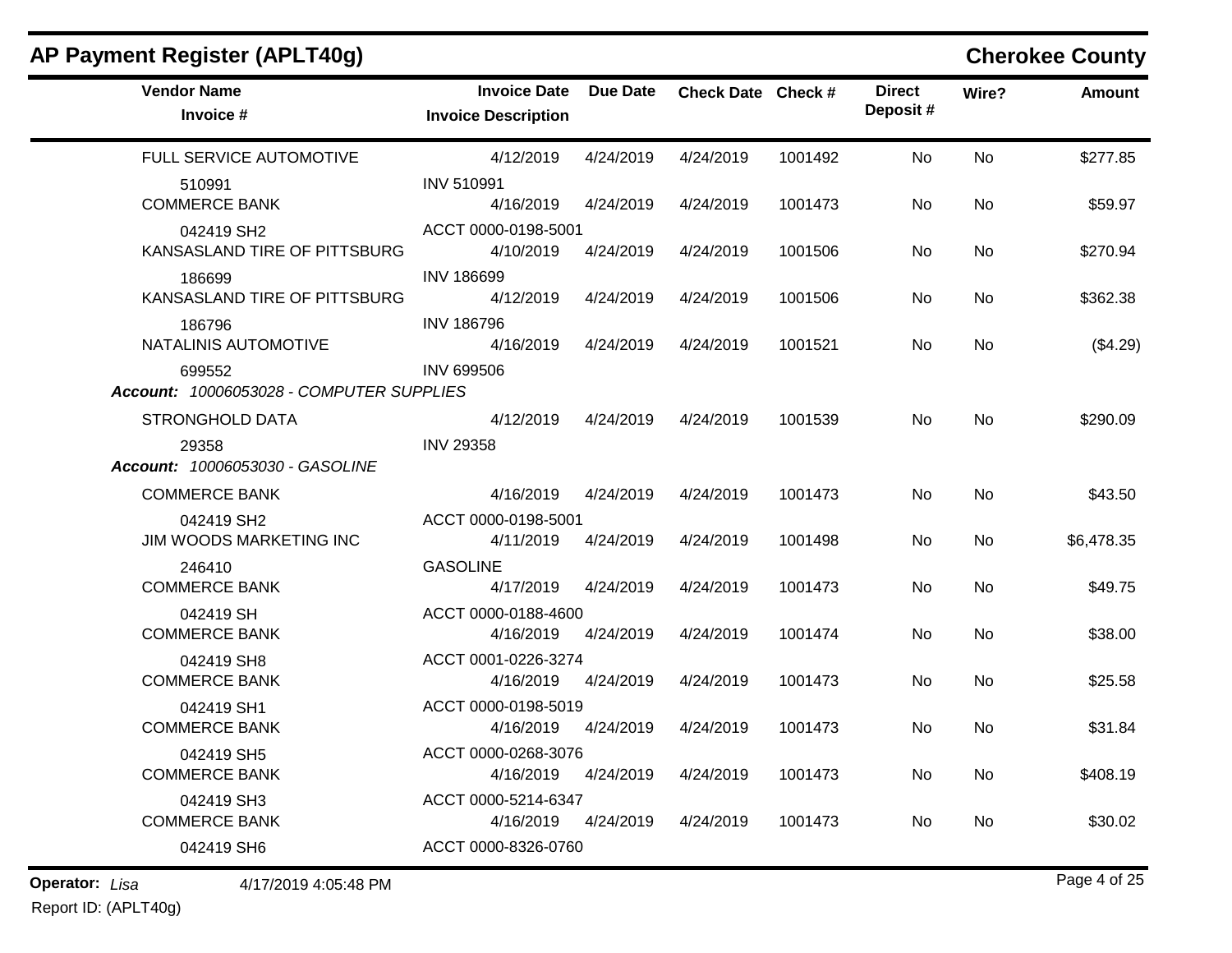| AP Payment Register (APLT40g)                        |                                                   |                 |                    |         |                           |           | <b>Cherokee County</b> |
|------------------------------------------------------|---------------------------------------------------|-----------------|--------------------|---------|---------------------------|-----------|------------------------|
| <b>Vendor Name</b><br>Invoice #                      | <b>Invoice Date</b><br><b>Invoice Description</b> | <b>Due Date</b> | Check Date Check # |         | <b>Direct</b><br>Deposit# | Wire?     | <b>Amount</b>          |
| Account: 10006053040 - JANITORIAL SUPPLIES           |                                                   |                 |                    |         |                           |           |                        |
| <b>HENRY KRAFT INC</b>                               | 4/10/2019                                         | 4/24/2019       | 4/24/2019          | 1001495 | No.                       | No.       | \$467.26               |
| 281017<br><b>HENRY KRAFT INC</b>                     | <b>INV 281017</b><br>4/12/2019                    | 4/24/2019       | 4/24/2019          | 1001495 | No                        | <b>No</b> | \$504.29               |
| 281806<br><b>HENRY KRAFT INC</b>                     | <b>INV 281806</b><br>4/16/2019                    | 4/24/2019       | 4/24/2019          | 1001495 | No                        | <b>No</b> | \$313.40               |
| 281892<br>Account: 10006053068 - OTHER COMMODITIES   | <b>INV 281892</b>                                 |                 |                    |         |                           |           |                        |
| PATRIOT K-9 TRAINING, LLC                            | 4/12/2019                                         | 4/24/2019       | 4/24/2019          | 1001524 | No.                       | <b>No</b> | \$150.00               |
| 3<br>Account: 10006053072 - GAS, ELECTRIC, WATER     | INV <sub>3</sub>                                  |                 |                    |         |                           |           |                        |
| <b>KANSAS GAS SERVICE</b>                            | 4/12/2019                                         | 4/24/2019       | 4/24/2019          | 1001503 | No.                       | <b>No</b> | \$470.22               |
| 042419 SH<br>EMPIRE DISTRICT ELECTRIC COMPANY        | ACCT 510401545 1674911 36<br>4/12/2019            | 4/24/2019       | 4/24/2019          | 1001484 | No.                       | <b>No</b> | \$2,759.69             |
| 042419 SH<br><b>CITY OF COLUMBUS</b>                 | ACCT 643108-13-7<br>4/10/2019                     | 4/24/2019       | 4/24/2019          | 1001469 | No.                       | No.       | \$110.00               |
| 042419<br>Account: 10006053073 - TRANSPORTATION      | ACCT 09-52410-01                                  |                 |                    |         |                           |           |                        |
| <b>COMMERCE BANK</b>                                 | 4/16/2019                                         | 4/24/2019       | 4/24/2019          | 1001473 | No                        | <b>No</b> | \$116.80               |
| 042419 SH3<br><b>COMMERCE BANK</b>                   | ACCT 0000-5214-6347<br>4/17/2019                  | 4/24/2019       | 4/24/2019          | 1001473 | No                        | No.       | \$154.22               |
| 042419 SH<br><b>DIANE OPLOTNIK</b>                   | ACCT 0000-0188-4600<br>4/12/2019                  | 4/24/2019       | 4/24/2019          | 1001482 | No.                       | <b>No</b> | \$9.00                 |
| 042419<br><b>SHANE S GIBSON</b>                      | <b>REIMB TURNPIKE CHARGES</b><br>4/12/2019        | 4/24/2019       | 4/24/2019          | 1001532 | No                        | <b>No</b> | \$18.35                |
| 042419<br><b>COMMERCE BANK</b>                       | <b>REIMB TURNPIKE CHARGES</b><br>4/16/2019        | 4/24/2019       | 4/24/2019          | 1001473 | No                        | No        | \$96.92                |
| 042419 SH7<br>Account: 10006053074 - TELEPHONE BILLS | ACCT 0000-0205-1464                               |                 |                    |         |                           |           |                        |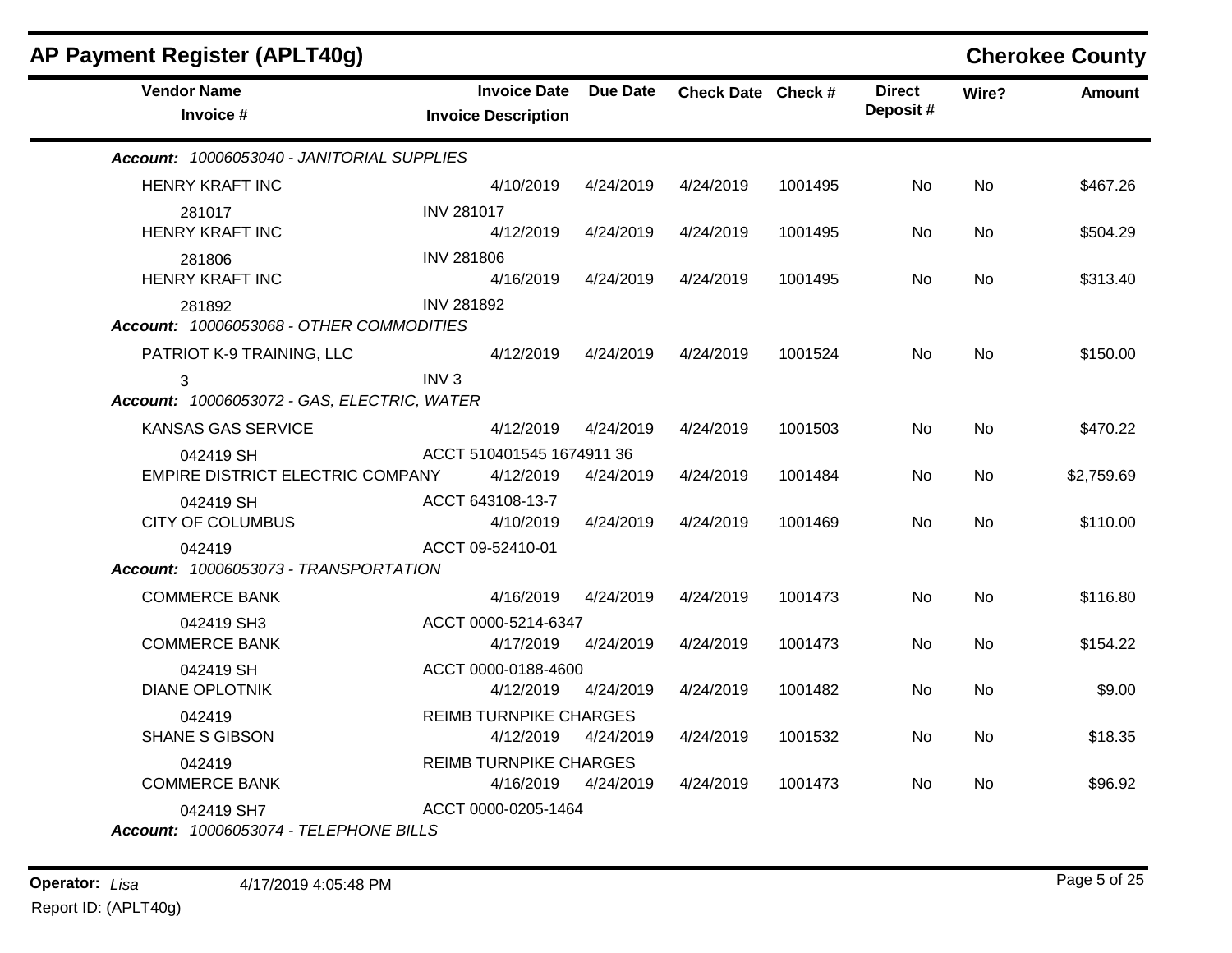| AP Payment Register (APLT40g)                                |                                                   |                 |                    |         |                           |           | <b>Cherokee County</b> |
|--------------------------------------------------------------|---------------------------------------------------|-----------------|--------------------|---------|---------------------------|-----------|------------------------|
| <b>Vendor Name</b><br>Invoice #                              | <b>Invoice Date</b><br><b>Invoice Description</b> | <b>Due Date</b> | Check Date Check # |         | <b>Direct</b><br>Deposit# | Wire?     | <b>Amount</b>          |
| COLUMBUS TELEPHONE COMPANY                                   | 4/10/2019                                         | 4/24/2019       | 4/24/2019          | 1001472 | No                        | No        | \$1,658.70             |
| 042419<br><b>CENTURYLINK</b>                                 | <b>ACCT 2963</b><br>4/12/2019                     | 4/24/2019       | 4/24/2019          | 1001462 | No                        | No        | \$75.88                |
| 042419 SH<br>AT&T                                            | ACCT 314237715<br>4/12/2019                       | 4/24/2019       | 4/24/2019          | 1001456 | No                        | No        | \$20.26                |
| 042419<br><b>COLUMBUS TELEPHONE COMPANY</b>                  | ACCT 0305179815001<br>4/12/2019                   | 4/24/2019       | 4/24/2019          | 1001472 | No                        | No        | \$46.47                |
| 042419 SH<br>Account: 10006053076 - PROFESSIONAL SERVICES    | ACCT 171                                          |                 |                    |         |                           |           |                        |
| MANZER FAMILY MEDICINE                                       | 4/12/2019                                         | 4/24/2019       | 4/24/2019          | 1001510 | No                        | No        | \$45.00                |
| 042419<br>Account: 10006053080 - MAINTENANCE/BLDGS & GROUNDS | <b>CHRISTOPER WREN</b>                            |                 |                    |         |                           |           |                        |
| <b>SMC ELECTRIC SUPPLY</b>                                   | 4/10/2019                                         | 4/24/2019       | 4/24/2019          | 1001535 | No                        | <b>No</b> | \$358.57               |
| 50336726-01<br><b>SMC ELECTRIC SUPPLY</b>                    | INV 50336729-01<br>4/10/2019                      | 4/24/2019       | 4/24/2019          | 1001535 | No                        | No        | \$98.70                |
| 50336729-00<br>TRUE VALUE COLUMBUS                           | INV 50336729-00<br>4/16/2019                      | 4/24/2019       | 4/24/2019          | 1001545 | No                        | <b>No</b> | \$35.99                |
| 042419 SH1<br><b>COMMERCE BANK</b>                           | TRANS B9718, B9719<br>4/16/2019                   | 4/24/2019       | 4/24/2019          | 1001473 | No                        | No        | \$44.53                |
| 042419 SH2<br>TRUE VALUE COLUMBUS                            | ACCT 0000-0198-5001<br>4/16/2019                  | 4/24/2019       | 4/24/2019          | 1001545 | No                        | No        | \$249.99               |
| 042419 SH1<br>TRUE VALUE COLUMBUS                            | TRANS B9718, B9719<br>4/12/2019                   | 4/24/2019       | 4/24/2019          | 1001545 | No                        | No        | \$23.46                |
| 042419 SH<br>TRUE VALUE COLUMBUS                             | TRANS A372373, A371743<br>4/12/2019               | 4/24/2019       | 4/24/2019          | 1001545 | <b>No</b>                 | No        | \$55.05                |
| 042419 SH<br>RJ KOOL COMPANY - KANSAS CITY                   | TRANS A372373, A371743<br>4/10/2019               | 4/24/2019       | 4/24/2019          | 1001528 | No                        | No        | \$533.89               |
| 0905315<br><b>COMMERCE BANK</b>                              | INV 0905315<br>4/16/2019                          | 4/24/2019       | 4/24/2019          | 1001473 | No.                       | No        | \$409.95               |
| 042419 SH7                                                   | ACCT 0000-0205-1464                               |                 |                    |         |                           |           |                        |

**Operator:** Lisa 4/17/2019 4:05:49 PM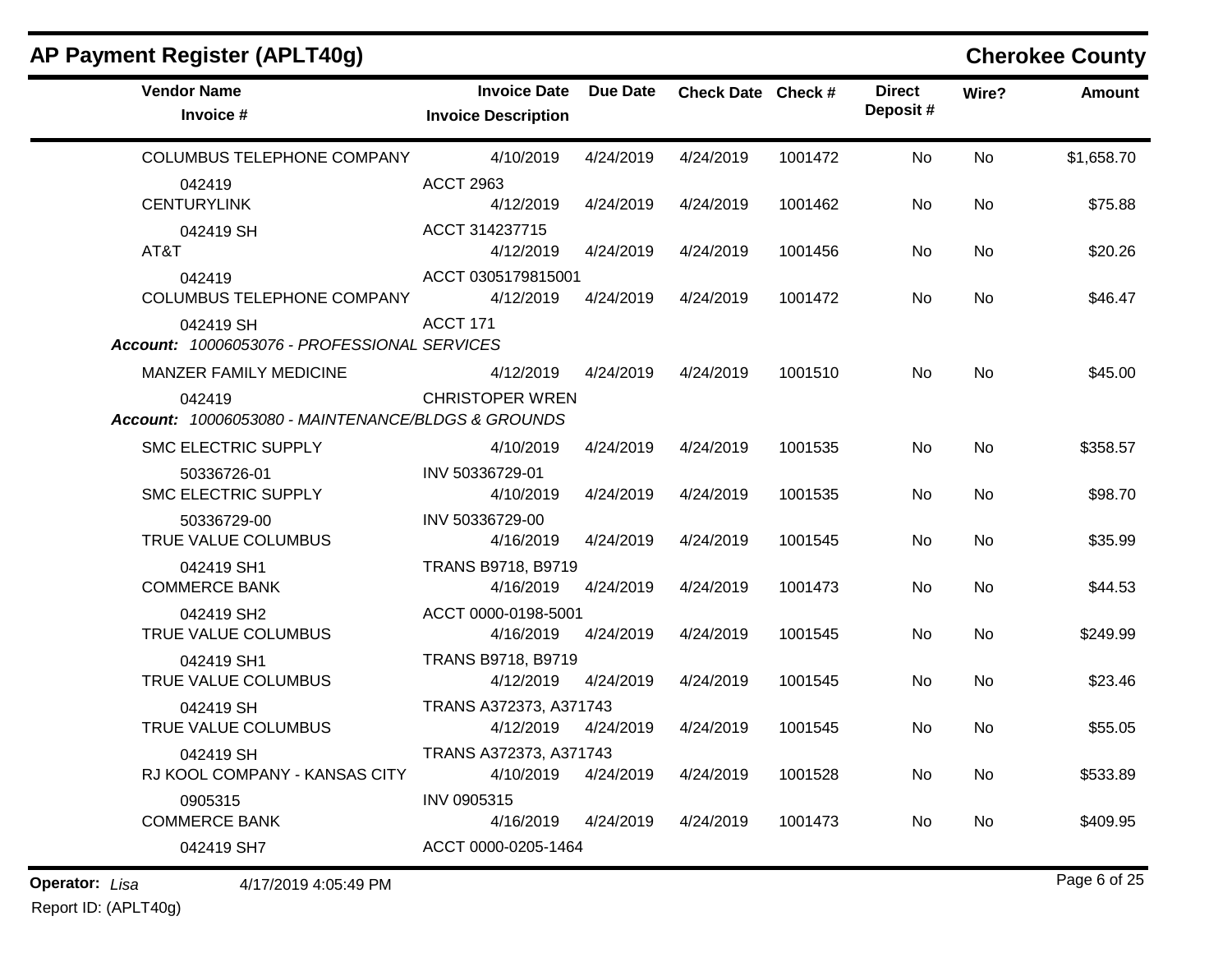| AP Payment Register (APLT40g)                              |                                                   |                 |                    |         |                           |                | <b>Cherokee County</b> |
|------------------------------------------------------------|---------------------------------------------------|-----------------|--------------------|---------|---------------------------|----------------|------------------------|
| <b>Vendor Name</b><br>Invoice #                            | <b>Invoice Date</b><br><b>Invoice Description</b> | <b>Due Date</b> | Check Date Check # |         | <b>Direct</b><br>Deposit# | Wire?          | <b>Amount</b>          |
| <b>K&amp;A PRESSURE CLEANING</b>                           | 4/16/2019                                         | 4/24/2019       | 4/24/2019          | 1001502 | <b>No</b>                 | <b>No</b>      | \$400.00               |
| 947795<br>Account: 10006053083 - EQUIPMENT LEASE/RENTAL    | <b>INV 947795</b>                                 |                 |                    |         |                           |                |                        |
| COPY PRODUCTS INC                                          | 4/12/2019                                         | 4/24/2019       | 4/24/2019          | 1001476 | <b>No</b>                 | <b>No</b>      | \$375.70               |
| 24545721<br>Account: 10006053088 - CLASSES/TRAINING FEES   | INV 24545721                                      |                 |                    |         |                           |                |                        |
| <b>COMMERCE BANK</b>                                       | 4/16/2019                                         | 4/24/2019       | 4/24/2019          | 1001473 | No                        | No.            | \$382.28               |
| 042419 SH1<br><b>BLUE SHIELD TACTICAL SYSTEMS</b>          | ACCT 0000-0198-5019<br>4/16/2019                  | 4/24/2019       | 4/24/2019          | 1001460 | No                        | No.            | \$225.00               |
| 042419<br><b>COMMERCE BANK</b>                             | <b>ORDER 1531</b><br>4/16/2019                    | 4/24/2019       | 4/24/2019          | 1001473 | No                        | <b>No</b>      | \$236.27               |
| 042419 SH5<br><b>COMMERCE BANK</b>                         | ACCT 0000-0268-3076<br>4/16/2019                  | 4/24/2019       | 4/24/2019          | 1001473 | No.                       | <b>No</b>      | \$55.00                |
| 042419 SH4<br><b>COMMERCE BANK</b>                         | ACCT 0000-6766-1132<br>4/17/2019                  | 4/24/2019       | 4/24/2019          | 1001474 | No.                       | <b>No</b>      | \$829.86               |
| 042419 SH9<br>Account: 10006053094 - VEHICLES              | ACCT 0000-6936-3273                               |                 |                    |         |                           |                |                        |
| KANSAS HIGHWAY PATROL CAR FUND                             | 4/12/2019                                         | 4/24/2019       | 4/24/2019          | 1001504 | No                        | N <sub>0</sub> | \$19,000.00            |
| 2019-038<br><b>COMMERCE BANK</b>                           | INV 2019-038<br>4/16/2019                         | 4/24/2019       | 4/24/2019          | 1001473 | No.                       | No.            | \$253.18               |
| 042419 SH2<br>Account: 10006053737 - INMATE PERSONAL ITEMS | ACCT 0000-0198-5001                               |                 |                    |         |                           |                |                        |
| <b>TURNKEY CORRECTIONS</b>                                 | 4/12/2019                                         | 4/24/2019       | 4/24/2019          | 1001546 | <b>No</b>                 | <b>No</b>      | \$1,686.97             |
| 114620190331C<br><b>COMMERCE BANK</b>                      | INV 114620190331C<br>4/16/2019                    | 4/24/2019       | 4/24/2019          | 1001473 | No.                       | No.            | \$154.52               |
| 042419 SH5<br><b>TURNKEY CORRECTIONS</b>                   | ACCT 0000-0268-3076<br>4/12/2019                  | 4/24/2019       | 4/24/2019          | 1001546 | No.                       | No.            | \$9.00                 |
| 114620190331F                                              | INV 114620190331F                                 |                 |                    |         |                           |                |                        |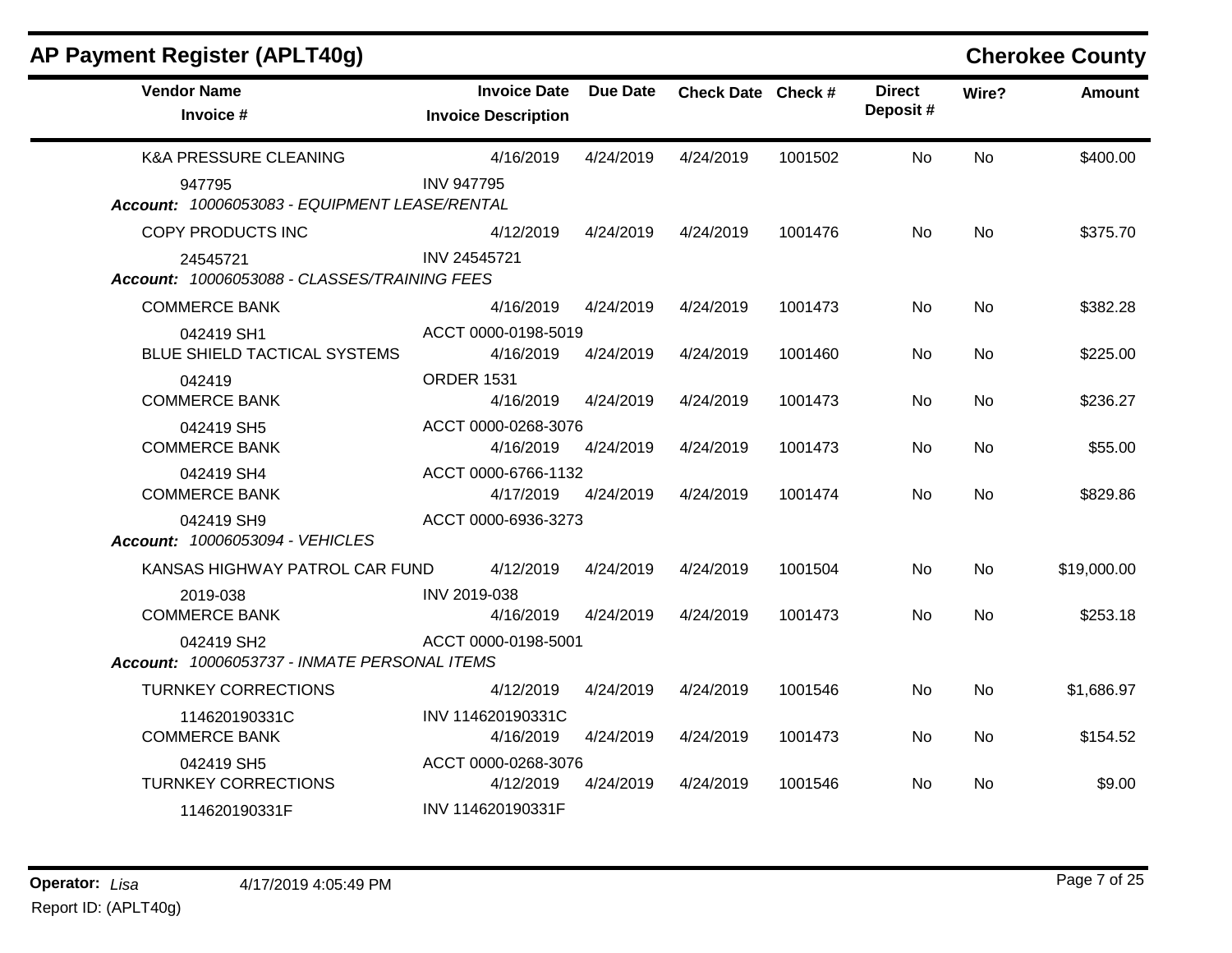|       | AP Payment Register (APLT40g)                               |                  |                                                   |           |                    |         |                           |           | <b>Cherokee County</b> |
|-------|-------------------------------------------------------------|------------------|---------------------------------------------------|-----------|--------------------|---------|---------------------------|-----------|------------------------|
|       | <b>Vendor Name</b><br>Invoice #                             |                  | <b>Invoice Date</b><br><b>Invoice Description</b> | Due Date  | Check Date Check # |         | <b>Direct</b><br>Deposit# | Wire?     | <b>Amount</b>          |
|       | <b>TURNKEY CORRECTIONS</b>                                  |                  | 4/12/2019                                         | 4/24/2019 | 4/24/2019          | 1001546 | <b>No</b>                 | <b>No</b> | \$97.50                |
|       | 114620190331E<br><b>CHARM-TEX INC</b>                       |                  | INV 114620190331E<br>4/12/2019                    | 4/24/2019 | 4/24/2019          | 1001463 | No.                       | <b>No</b> | \$209.88               |
|       | 0186980<br><b>TURNKEY CORRECTIONS</b>                       | INV 0186980      | 4/12/2019                                         | 4/24/2019 | 4/24/2019          | 1001546 | <b>No</b>                 | <b>No</b> | \$237.17               |
|       | 114620190331l<br>Account: 10006053786 - INMATE MEDICAL      |                  | INV 114620190331I                                 |           |                    |         |                           |           |                        |
|       | <b>CORRECT CARE SOLUTIONS LLC</b>                           |                  | 4/12/2019                                         | 4/24/2019 | 4/24/2019          | 1001477 | <b>No</b>                 | <b>No</b> | \$36.00                |
|       | CCS 49254<br><b>EVAN'S HEALTH MART DRUG</b>                 |                  | <b>INV CCS 49254</b><br>4/12/2019                 | 4/24/2019 | 4/24/2019          | 1001486 | No.                       | <b>No</b> | \$239.69               |
|       | 042419<br><b>KATE HITE</b>                                  |                  | <b>INMATE MEDICINES</b><br>4/10/2019              | 4/24/2019 | 4/24/2019          | 1001507 | No                        | No        | \$4,500.00             |
|       | 042419<br><b>JIMMY D OBERBECK</b>                           |                  | <b>MEDICAL CHARGES</b><br>4/12/2019               | 4/24/2019 | 4/24/2019          | 1001499 | No                        | <b>No</b> | \$162.50               |
|       | 042419<br>ADVANCED CORRECTIONAL HEALTHCARE, 4/10/2019       |                  | <b>CONTRACT LABOR</b>                             | 4/24/2019 | 4/24/2019          | 1001453 | No.                       | No        | \$3,657.60             |
|       | 84381<br>MERCY CLINIC OF JOPLIN                             | <b>INV 84381</b> | 4/12/2019                                         | 4/24/2019 | 4/24/2019          | 1001514 | No                        | No        | \$71.94                |
|       | JP1476467030<br>MERCY MAUDE NORTON HOSPITAL COLUM 4/12/2019 |                  | NEGOTIATED RATE - JP147647030                     | 4/24/2019 | 4/24/2019          | 1001515 | <b>No</b>                 | <b>No</b> | \$46.78                |
|       | 9400002972300                                               |                  | NEGOTIATED RATE - 9400002972300                   |           |                    |         |                           |           |                        |
|       | <b>Subtotal for Department: 060:</b>                        |                  |                                                   |           |                    |         |                           |           |                        |
|       |                                                             |                  |                                                   |           |                    |         |                           |           | \$50,821.59            |
| Dept: | 070<br><b>DISTRICT COURT</b>                                |                  |                                                   |           |                    |         |                           |           |                        |
|       | Account: 10007053021 - PRINTING/OFFICE SUPPLIES             |                  |                                                   |           |                    |         |                           |           |                        |
|       | ETTINGER'S OFFICE SUPPLY                                    |                  | 4/16/2019                                         | 4/24/2019 | 4/24/2019          | 1001485 | No.                       | <b>No</b> | \$83.86                |
|       | 5163500<br>Account: 10007053073 - TRANSPORTATION            | INV 5163500      |                                                   |           |                    |         |                           |           |                        |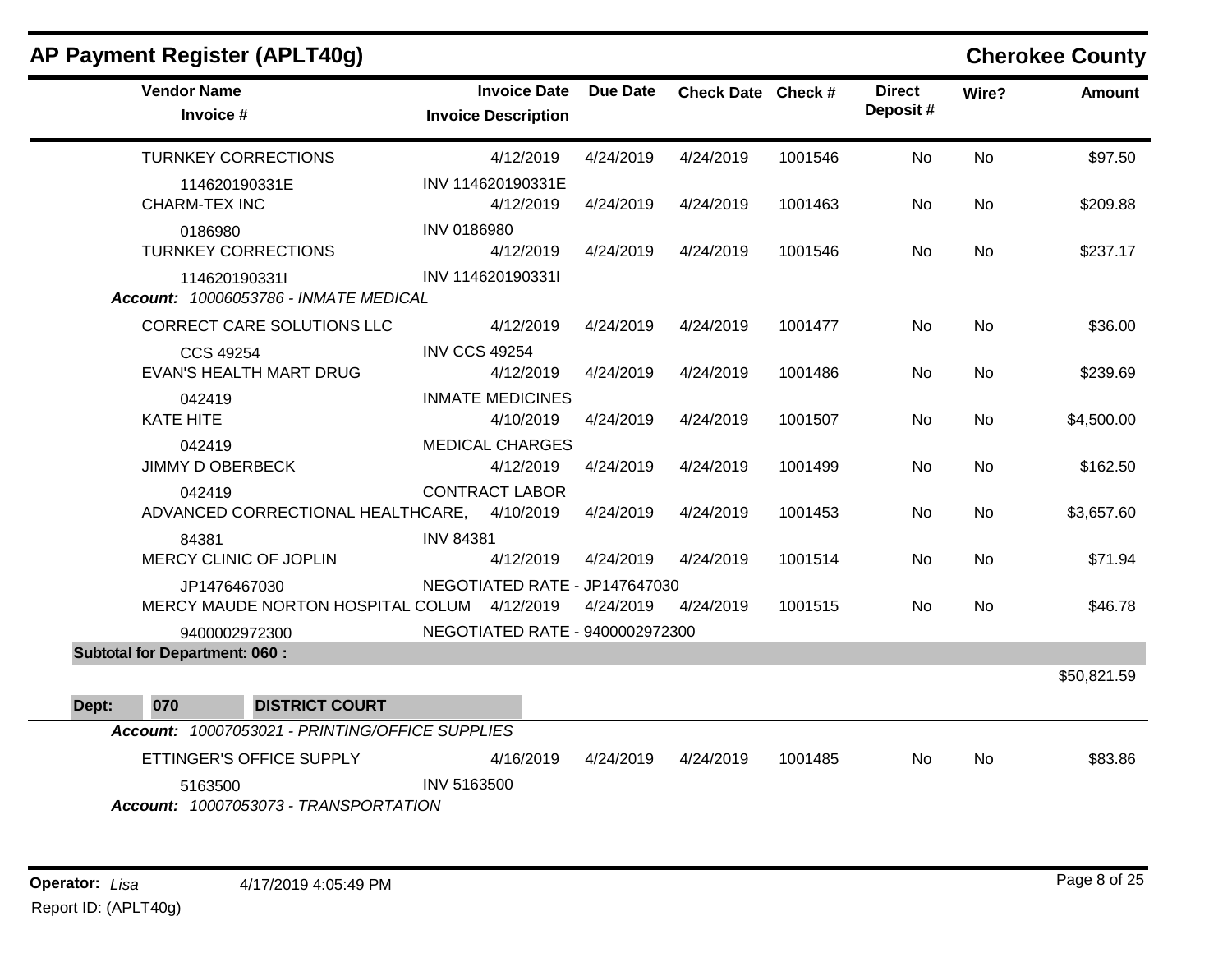| AP Payment Register (APLT40g)                             |                                                   |                 |                    |         |                           |           | <b>Cherokee County</b> |
|-----------------------------------------------------------|---------------------------------------------------|-----------------|--------------------|---------|---------------------------|-----------|------------------------|
| <b>Vendor Name</b><br>Invoice #                           | <b>Invoice Date</b><br><b>Invoice Description</b> | <b>Due Date</b> | Check Date Check # |         | <b>Direct</b><br>Deposit# | Wire?     | Amount                 |
| <b>MARK D BRUCE</b>                                       | 4/16/2019                                         | 4/24/2019       | 4/24/2019          | 1001511 | No                        | No        | \$155.87               |
| 042419<br><b>TERRY CIZERLE</b>                            | <b>TRAVEL EXPENSE</b><br>4/16/2019                | 4/24/2019       | 4/24/2019          | 1001542 | No                        | No        | \$26.16                |
| 042419<br>Account: 10007053079 - MAINT/REPAIRS MACH/EQUIP | <b>TRAVEL EXPENSE</b>                             |                 |                    |         |                           |           |                        |
| ADVANTAGE COMPUTER ENTERPRISES IN                         | 4/16/2019                                         | 4/24/2019       | 4/24/2019          | 1001454 | No                        | No        | \$37.50                |
| 69813<br>Account: 10007053083 - EQUIPMENT LEASE/RENTAL    | <b>INV 69813</b>                                  |                 |                    |         |                           |           |                        |
| <b>CULLIGAN OF JOPLIN</b>                                 | 4/16/2019                                         | 4/24/2019       | 4/24/2019          | 1001481 | No                        | No        | \$19.50                |
| 140522<br><b>CULLIGAN OF JOPLIN</b>                       | <b>INV 140522</b><br>4/16/2019                    | 4/24/2019       | 4/24/2019          | 1001481 | No                        | No        | \$10.90                |
| 139506                                                    | <b>INV 139506</b>                                 |                 |                    |         |                           |           |                        |
| <b>Subtotal for Department: 070:</b>                      |                                                   |                 |                    |         |                           |           | \$333.79               |
| 080<br><b>COURTHOUSE</b><br>Dept:                         |                                                   |                 |                    |         |                           |           |                        |
| Account: 10008053030 - GASOLINE                           |                                                   |                 |                    |         |                           |           |                        |
| <b>COMMERCE BANK</b>                                      | 4/16/2019                                         | 4/24/2019       | 4/24/2019          | 1001473 | No                        | No        | \$6.00                 |
| 042419 CH<br>Account: 10008053040 - JANITORIAL SUPPLIES   | ACCT 0000-0065-3741                               |                 |                    |         |                           |           |                        |
| ETTINGER'S OFFICE SUPPLY                                  | 4/10/2019                                         | 4/24/2019       | 4/24/2019          | 1001485 | No                        | <b>No</b> | \$69.95                |
| 5164400<br>TRUE VALUE COLUMBUS                            | INV 5164400<br>4/10/2019                          | 4/24/2019       | 4/24/2019          | 1001545 | No                        | No        | \$17.98                |
| 042419                                                    | TRANS A370871, A371468                            |                 |                    |         |                           |           |                        |
| TRUE VALUE COLUMBUS                                       | 4/16/2019                                         | 4/24/2019       | 4/24/2019          | 1001545 | No                        | No        | \$4.00                 |
| 042419 CH1<br>TRUE VALUE COLUMBUS                         | <b>TRANS A372844</b><br>4/10/2019                 | 4/24/2019       | 4/24/2019          | 1001545 | No                        | No        | \$53.45                |
| 042419                                                    | TRANS A370871, A371468                            |                 |                    |         |                           |           |                        |
| <b>CINTAS #459</b>                                        | 4/16/2019                                         | 4/24/2019       | 4/24/2019          | 1001466 | No.                       | No        | \$106.96               |
| 4020071407                                                | INV 4020071407                                    |                 |                    |         |                           |           |                        |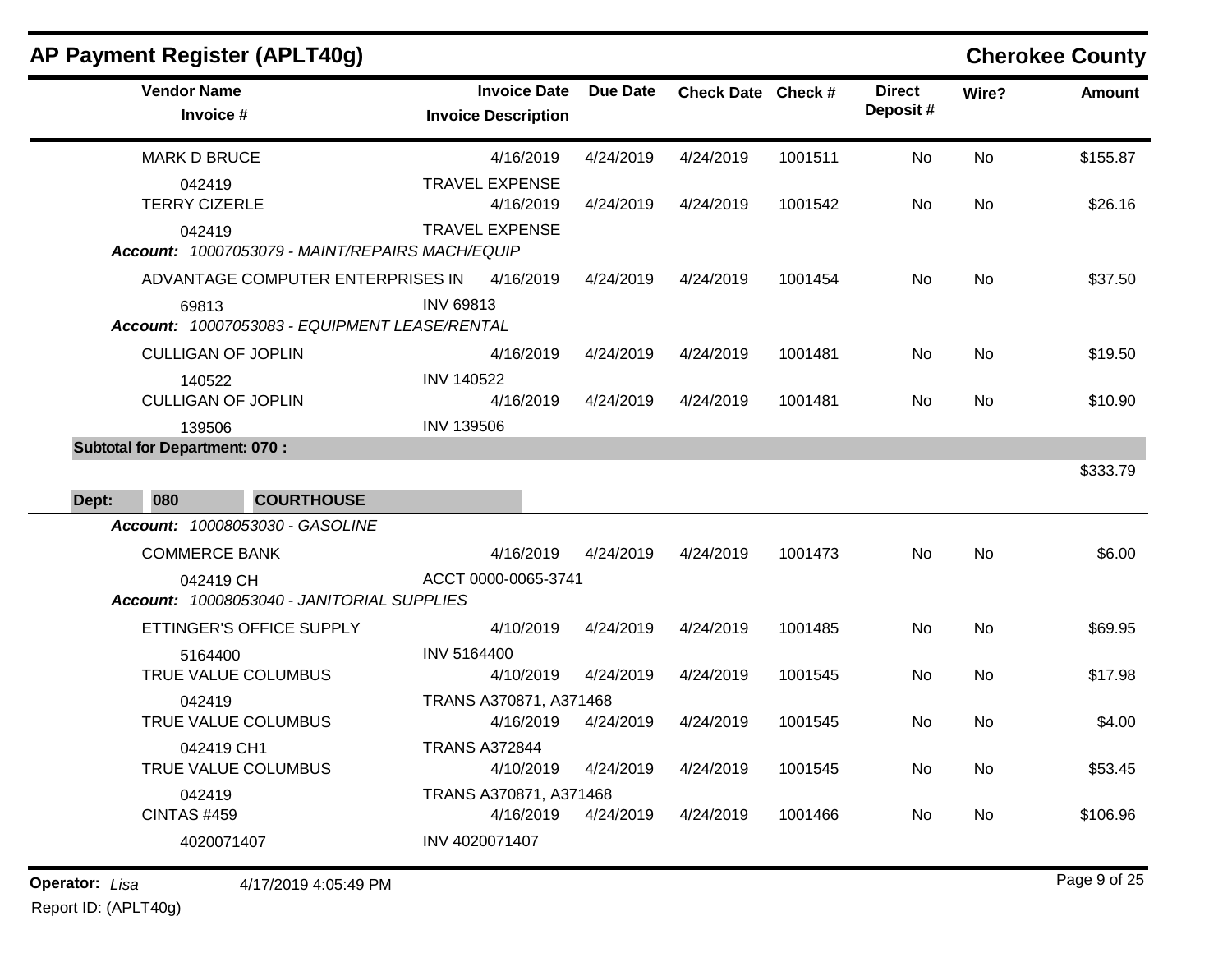| AP Payment Register (APLT40g)                                |                                                              |                 |                    |         |                           |           | <b>Cherokee County</b> |
|--------------------------------------------------------------|--------------------------------------------------------------|-----------------|--------------------|---------|---------------------------|-----------|------------------------|
| <b>Vendor Name</b><br>Invoice #                              | <b>Invoice Date</b><br><b>Invoice Description</b>            | <b>Due Date</b> | Check Date Check # |         | <b>Direct</b><br>Deposit# | Wire?     | <b>Amount</b>          |
| ETTINGER'S OFFICE SUPPLY                                     | 4/10/2019                                                    | 4/24/2019       | 4/24/2019          | 1001485 | <b>No</b>                 | No        | \$49.95                |
| 5164400<br>ETTINGER'S OFFICE SUPPLY                          | INV 5164400<br>4/12/2019                                     | 4/24/2019       | 4/24/2019          | 1001485 | No.                       | <b>No</b> | \$124.18               |
| 5166760<br><b>COMMERCE BANK</b>                              | <b>INV 5166760</b><br>4/16/2019                              | 4/24/2019       | 4/24/2019          | 1001473 | No.                       | <b>No</b> | \$6.00                 |
| 042419 CH<br>Account: 10008053042 - BREAKROOM SUPPLIES       | ACCT 0000-0065-3741                                          |                 |                    |         |                           |           |                        |
| <b>CULLIGAN OF JOPLIN</b>                                    | 4/16/2019                                                    | 4/24/2019       | 4/24/2019          | 1001481 | No.                       | No        | \$40.60                |
| 141437<br>Account: 10008053072 - GAS, ELECTRIC, WATER        | <b>INV 141437</b>                                            |                 |                    |         |                           |           |                        |
| <b>KANSAS GAS SERVICE</b>                                    | 4/10/2019                                                    | 4/24/2019       | 4/24/2019          | 1001503 | <b>No</b>                 | No        | \$278.51               |
| 042419<br>Account: 10008053080 - MAINTENANCE/BLDGS & GROUNDS | acct 510241094 1188724 27                                    |                 |                    |         |                           |           |                        |
| STOCKTON RESTORATION CO                                      | 4/11/2019                                                    | 4/24/2019       | 4/24/2019          | 1001538 | No.                       | <b>No</b> | \$9,375.00             |
| 779967<br>TRUE VALUE COLUMBUS                                | <b>COURTHOUSE RESTORATION</b><br>4/12/2019                   | 4/24/2019       | 4/24/2019          | 1001545 | No.                       | <b>No</b> | \$35.98                |
| 042419 CH<br>TRUE VALUE COLUMBUS                             | TRANS A372453, A372403<br>4/12/2019                          | 4/24/2019       | 4/24/2019          | 1001545 | No.                       | <b>No</b> | \$7.99                 |
| 042419 CH<br>Account: 10008053089 - OTHER CONTRACTUAL        | TRANS A372453, A372403                                       |                 |                    |         |                           |           |                        |
| VIA CHRISTI HOSPITAL PITT                                    | 4/16/2019                                                    | 4/24/2019       | 4/24/2019          | 1001549 | No                        | <b>No</b> | \$350.00               |
| 0001215<br>VIA CHRISTI HOSPITAL PITT                         | INV 0001215<br>4/16/2019                                     | 4/24/2019       | 4/24/2019          | 1001549 | No                        | No        | \$725.00               |
| 0001216<br><b>CRAWFORD COUNTY CLERK</b>                      | INV 0001216<br>4/10/2019                                     | 4/24/2019       | 4/24/2019          | 1001479 | No.                       | <b>No</b> | \$879.12               |
| 042419<br><b>KENNETH E MAXTON</b>                            | DISTRICT CORONER'S SALARY-CHEROKEE COUNTY SHARE<br>4/16/2019 | 4/24/2019       | 4/24/2019          | 1001508 | No                        | No        | \$320.00               |
| 042419                                                       | <b>CORONER BILLING</b>                                       |                 |                    |         |                           |           |                        |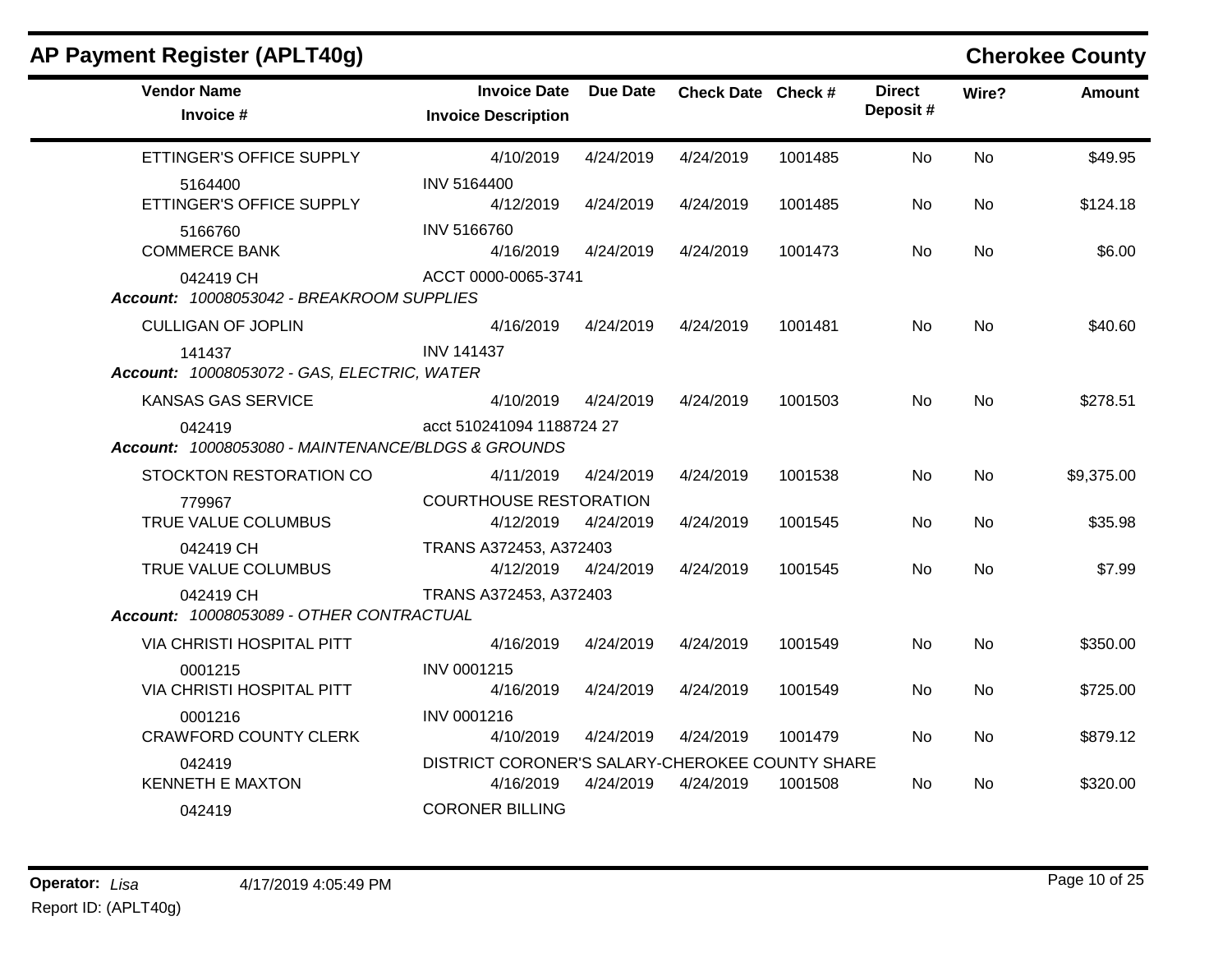|       | AP Payment Register (APLT40g)                 |                               |                                                   |           |                    |         |                           |           | <b>Cherokee County</b> |
|-------|-----------------------------------------------|-------------------------------|---------------------------------------------------|-----------|--------------------|---------|---------------------------|-----------|------------------------|
|       | <b>Vendor Name</b><br>Invoice #               |                               | <b>Invoice Date</b><br><b>Invoice Description</b> | Due Date  | Check Date Check # |         | <b>Direct</b><br>Deposit# | Wire?     | <b>Amount</b>          |
|       | FRONTIER FORENSICS MIDWEST, LLC               |                               | 4/16/2019                                         | 4/24/2019 | 4/24/2019          | 1001490 | No                        | <b>No</b> | \$3,300.00             |
|       | 1197                                          | <b>INV 1197</b>               |                                                   |           |                    |         |                           |           |                        |
|       | VIA CHRISTI HOSPITAL PITT                     |                               | 4/16/2019                                         | 4/24/2019 | 4/24/2019          | 1001549 | No.                       | No.       | \$725.00               |
|       | 0001214                                       | INV 0001214                   |                                                   |           |                    |         |                           |           |                        |
|       | <b>Subtotal for Department: 080:</b>          |                               |                                                   |           |                    |         |                           |           |                        |
|       |                                               |                               |                                                   |           |                    |         |                           |           | \$16,475.67            |
| Dept: | 090                                           | <b>EMERGENCY PREPAREDNESS</b> |                                                   |           |                    |         |                           |           |                        |
|       | Account: 10009053072 - GAS, ELECTRIC, WATER   |                               |                                                   |           |                    |         |                           |           |                        |
|       | <b>WESTAR ENERGY</b>                          |                               | 4/12/2019                                         | 4/24/2019 | 4/24/2019          | 1001551 | No                        | <b>No</b> | \$32.54                |
|       | 042419                                        |                               | ACCT 2457329745                                   |           |                    |         |                           |           |                        |
|       | HEARTLAND ELECTRIC COOPERATIVE INC            |                               | 4/10/2019                                         | 4/24/2019 | 4/24/2019          | 1001494 | No                        | <b>No</b> | \$46.00                |
|       | 042419                                        |                               | ACCT 50891200                                     |           |                    |         |                           |           |                        |
|       | EMPIRE DISTRICT ELECTRIC COMPANY              |                               | 4/16/2019                                         | 4/24/2019 | 4/24/2019          | 1001484 | No                        | No        | \$42.57                |
|       | 042419 E/P                                    |                               | ACCT 122003-60-1                                  |           |                    |         |                           |           |                        |
|       | Account: 10009053075 - DUES/SUBSCRIPTIONS     |                               |                                                   |           |                    |         |                           |           |                        |
|       | THE SENTINEL-TIMES                            |                               | 4/16/2019                                         | 4/24/2019 | 4/24/2019          | 1001543 | <b>No</b>                 | <b>No</b> | \$38.00                |
|       | 042419                                        |                               | 1 YEAR RENEW SUBSCRIPTION/                        |           |                    |         |                           |           |                        |
|       | <b>Subtotal for Department: 090:</b>          |                               |                                                   |           |                    |         |                           |           |                        |
|       |                                               |                               |                                                   |           |                    |         |                           |           | \$159.11               |
| Dept: | 170<br><b>JUVENILE DETENTION</b>              |                               |                                                   |           |                    |         |                           |           |                        |
|       | Account: 10017053089 - OTHER CONTRACTUAL      |                               |                                                   |           |                    |         |                           |           |                        |
|       | SEK REGIONAL JUVENILE DETENTION CTR           |                               | 4/16/2019                                         | 4/24/2019 | 4/24/2019          | 1001530 | No                        | <b>No</b> | \$9,665.00             |
|       | 6538                                          | <b>INV 6538</b>               |                                                   |           |                    |         |                           |           |                        |
|       | <b>Subtotal for Department: 170:</b>          |                               |                                                   |           |                    |         |                           |           |                        |
|       |                                               |                               |                                                   |           |                    |         |                           |           | \$9,665.00             |
| Dept: | 330<br><b>DEPT OFFICE SUPPLY</b>              |                               |                                                   |           |                    |         |                           |           |                        |
|       | Account: 10033053622 - SHERIEE OFFICE SLIPPLY |                               |                                                   |           |                    |         |                           |           |                        |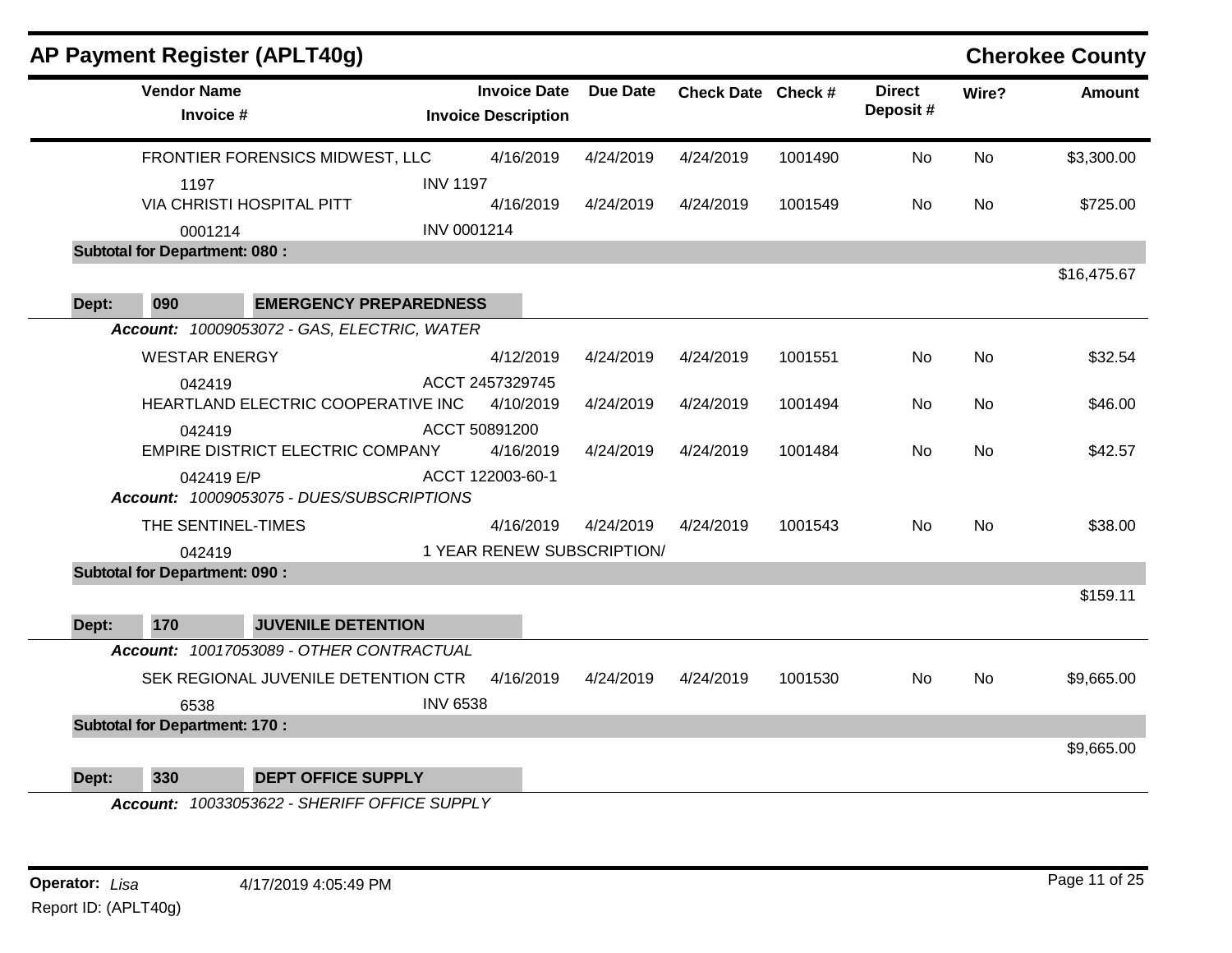| <b>AP Payment Register (APLT40g)</b>                      |                                                   |                 |                    |         |                            |           | <b>Cherokee County</b> |
|-----------------------------------------------------------|---------------------------------------------------|-----------------|--------------------|---------|----------------------------|-----------|------------------------|
| <b>Vendor Name</b><br>Invoice #                           | <b>Invoice Date</b><br><b>Invoice Description</b> | <b>Due Date</b> | Check Date Check # |         | <b>Direct</b><br>Deposit # | Wire?     | <b>Amount</b>          |
| QUILL CORPORATION                                         | 4/10/2019                                         | 4/24/2019       | 4/24/2019          | 1001527 | No                         | No        | \$44.58                |
| 5989821<br>QUILL CORPORATION                              | <b>INV 5989721</b><br>4/10/2019                   | 4/24/2019       | 4/24/2019          | 1001527 | No                         | No        | \$64.85                |
| 5959872<br>QUILL CORPORATION                              | <b>INV 5959872</b><br>4/10/2019                   | 4/24/2019       | 4/24/2019          | 1001527 | No.                        | No        | \$387.94               |
| 6070051<br>QUILL CORPORATION                              | INV 6070051<br>4/12/2019                          | 4/24/2019       | 4/24/2019          | 1001527 | No.                        | No        | \$479.93               |
| 6180933<br>Account: 10033053623 - TREASURER OFFICE SUPPLY | INV 6180933                                       |                 |                    |         |                            |           |                        |
| ETTINGER'S OFFICE SUPPLY                                  | 4/16/2019                                         | 4/24/2019       | 4/24/2019          | 1001485 | No.                        | <b>No</b> | \$207.42               |
| 5166810<br>ETTINGER'S OFFICE SUPPLY                       | INV 5166810<br>4/16/2019                          | 4/24/2019       | 4/24/2019          | 1001485 | No.                        | No        | \$455.80               |
| 5164470<br>ETTINGER'S OFFICE SUPPLY                       | <b>INV 5164470</b><br>4/16/2019                   | 4/24/2019       | 4/24/2019          | 1001485 | No.                        | <b>No</b> | \$80.30                |
| 5166790<br>Account: 10033053627 - 911 OFFICE SUPPLY       | INV 5166790                                       |                 |                    |         |                            |           |                        |
| <b>QUILL CORPORATION</b>                                  | 4/10/2019                                         | 4/24/2019       | 4/24/2019          | 1001527 | No.                        | No        | \$3.33                 |
| 6321796<br><b>QUILL CORPORATION</b>                       | INV 6321796<br>4/10/2019                          | 4/24/2019       | 4/24/2019          | 1001527 | <b>No</b>                  | <b>No</b> | \$247.31               |
| 6281112<br>Account: 10033053628 - HWY OFFICE SUPPLY       | INV 6281112                                       |                 |                    |         |                            |           |                        |
| ETTINGER'S OFFICE SUPPLY                                  | 4/10/2019                                         | 4/24/2019       | 4/24/2019          | 1001485 | No.                        | <b>No</b> | \$124.04               |
| 5164420<br>Account: 10033053630 - ATTY OFFICE SUPPLY      | <b>INV 5164420</b>                                |                 |                    |         |                            |           |                        |
| ETTINGER'S OFFICE SUPPLY                                  | 4/16/2019                                         | 4/24/2019       | 4/24/2019          | 1001485 | No.                        | <b>No</b> | \$116.61               |
| 5163630                                                   | INV 5163630                                       |                 |                    |         |                            |           |                        |
| <b>Subtotal for Department: 330:</b>                      |                                                   |                 |                    |         |                            |           |                        |
|                                                           |                                                   |                 |                    |         |                            |           | \$2,212.11             |
| 500<br><b>SOLID WASTE RECYCLING</b><br>Dept:              |                                                   |                 |                    |         |                            |           |                        |

# **Operator:** Lisa 4/17/2019 4:05:49 PM

Report ID: (APLT40g)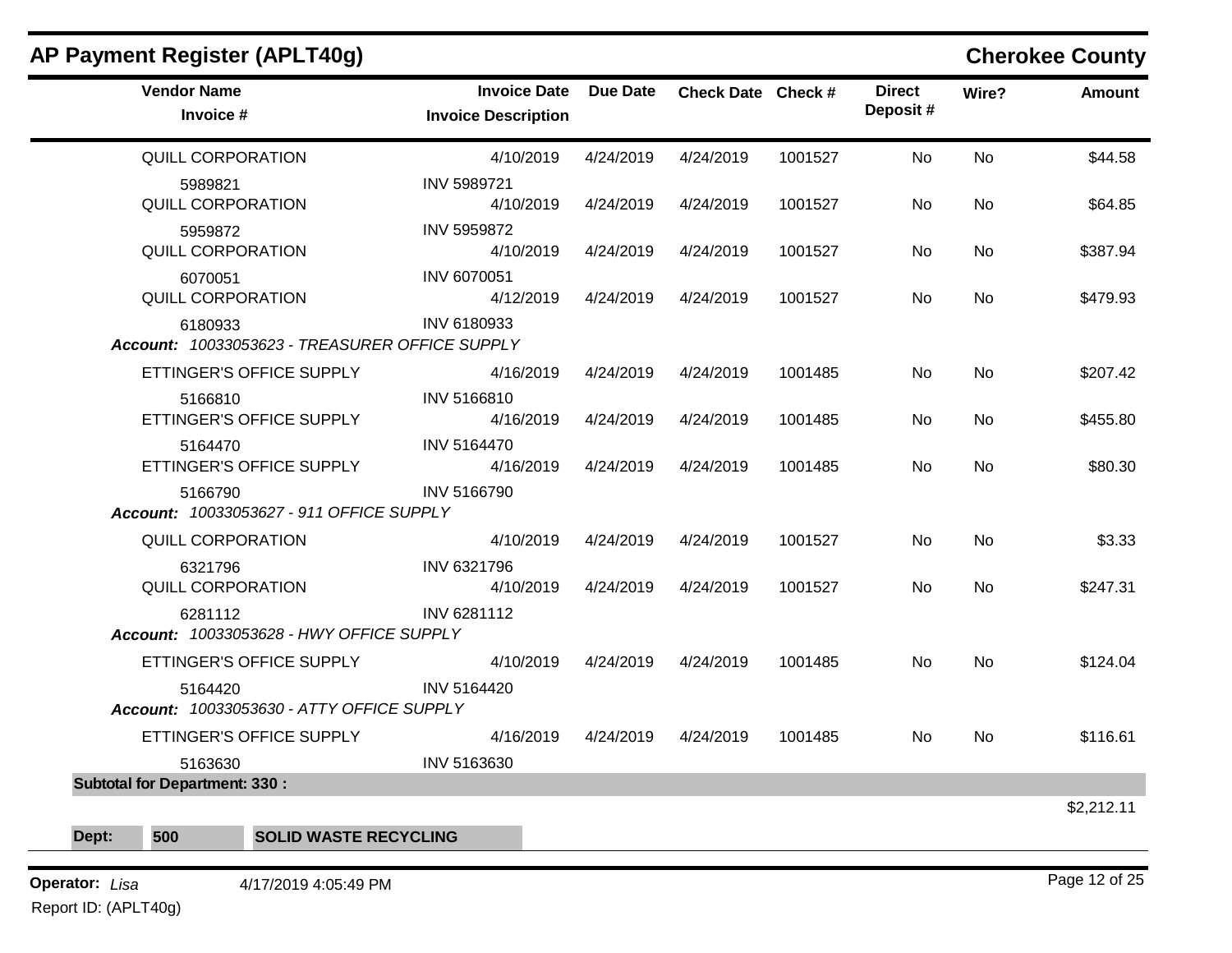|                                               | AP Payment Register (APLT40g)                           |                                                   |                 |                    |         |                           |           | <b>Cherokee County</b> |
|-----------------------------------------------|---------------------------------------------------------|---------------------------------------------------|-----------------|--------------------|---------|---------------------------|-----------|------------------------|
|                                               | <b>Vendor Name</b><br>Invoice #                         | <b>Invoice Date</b><br><b>Invoice Description</b> | <b>Due Date</b> | Check Date Check # |         | <b>Direct</b><br>Deposit# | Wire?     | <b>Amount</b>          |
|                                               | Account: 10050053502 - SOLID WASTE EXPENSES             |                                                   |                 |                    |         |                           |           |                        |
|                                               | SOUTHEAST KANSAS RECYCLING, INC                         | 4/11/2019                                         | 4/24/2019       | 4/24/2019          | 1001536 | No.                       | No        | \$1,100.00             |
|                                               | 531922A                                                 | <b>INV 531922A</b>                                |                 |                    |         |                           |           |                        |
|                                               | <b>Subtotal for Department: 500:</b>                    |                                                   |                 |                    |         |                           |           |                        |
|                                               | <b>Subtotal for Fund: 100:</b>                          |                                                   |                 |                    |         |                           |           | \$1,100.00             |
|                                               |                                                         |                                                   |                 |                    |         |                           |           | \$82,252.83            |
| 103<br>Fund:                                  | <b>TECHNOLOGY FUND</b>                                  |                                                   |                 |                    |         |                           |           |                        |
| Dept:                                         | NON-DEPARTMENTAL<br>000                                 |                                                   |                 |                    |         |                           |           |                        |
|                                               | Account: 10300053028 - COMPUTER SUPPLIES                |                                                   |                 |                    |         |                           |           |                        |
|                                               | <b>COMMERCE BANK</b>                                    | 4/16/2019                                         | 4/24/2019       | 4/24/2019          | 1001473 | No                        | <b>No</b> | \$164.99               |
|                                               | 042419<br>Account: 10300053083 - EQUIPMENT LEASE/RENTAL | ACCT 0000-0111-8991                               |                 |                    |         |                           |           |                        |
|                                               | <b>SUMNERONE</b>                                        | 4/11/2019                                         | 4/24/2019       | 4/24/2019          | 1001540 | No                        | No        | \$99.85                |
|                                               | 2124812                                                 | INV 2124812                                       |                 |                    |         |                           |           |                        |
|                                               | <b>SUMNERONE</b>                                        | 4/16/2019                                         | 4/24/2019       | 4/24/2019          | 1001540 | No                        | No        | \$59.79                |
|                                               | 2129028<br>Account: 10300053089 - OTHER CONTRACTUAL     | INV 2129028                                       |                 |                    |         |                           |           |                        |
|                                               | COMPUTER INFORMATION CONCEPTS                           | 4/10/2019                                         | 4/24/2019       | 4/24/2019          | 1001475 | No                        | No        | \$5,880.00             |
|                                               | PSI28823                                                | <b>INV PSI28823</b>                               |                 |                    |         |                           |           |                        |
|                                               | <b>Subtotal for Department: 000:</b>                    |                                                   |                 |                    |         |                           |           |                        |
|                                               | <b>Subtotal for Fund: 103:</b>                          |                                                   |                 |                    |         |                           |           | \$6,204.63             |
|                                               |                                                         |                                                   |                 |                    |         |                           |           | \$6,204.63             |
| 110                                           | <b>ROAD AND BRIDGE</b>                                  |                                                   |                 |                    |         |                           |           |                        |
| Fund:                                         | <b>NON-DEPARTMENTAL</b>                                 |                                                   |                 |                    |         |                           |           |                        |
| Dept:                                         | 000<br>Account: 11000053030 - GASOLINE                  |                                                   |                 |                    |         |                           |           |                        |
|                                               |                                                         |                                                   |                 |                    |         |                           |           | Page 13 of 25          |
| <b>Operator:</b> Lisa<br>Report ID: (APLT40g) | 4/17/2019 4:05:49 PM                                    |                                                   |                 |                    |         |                           |           |                        |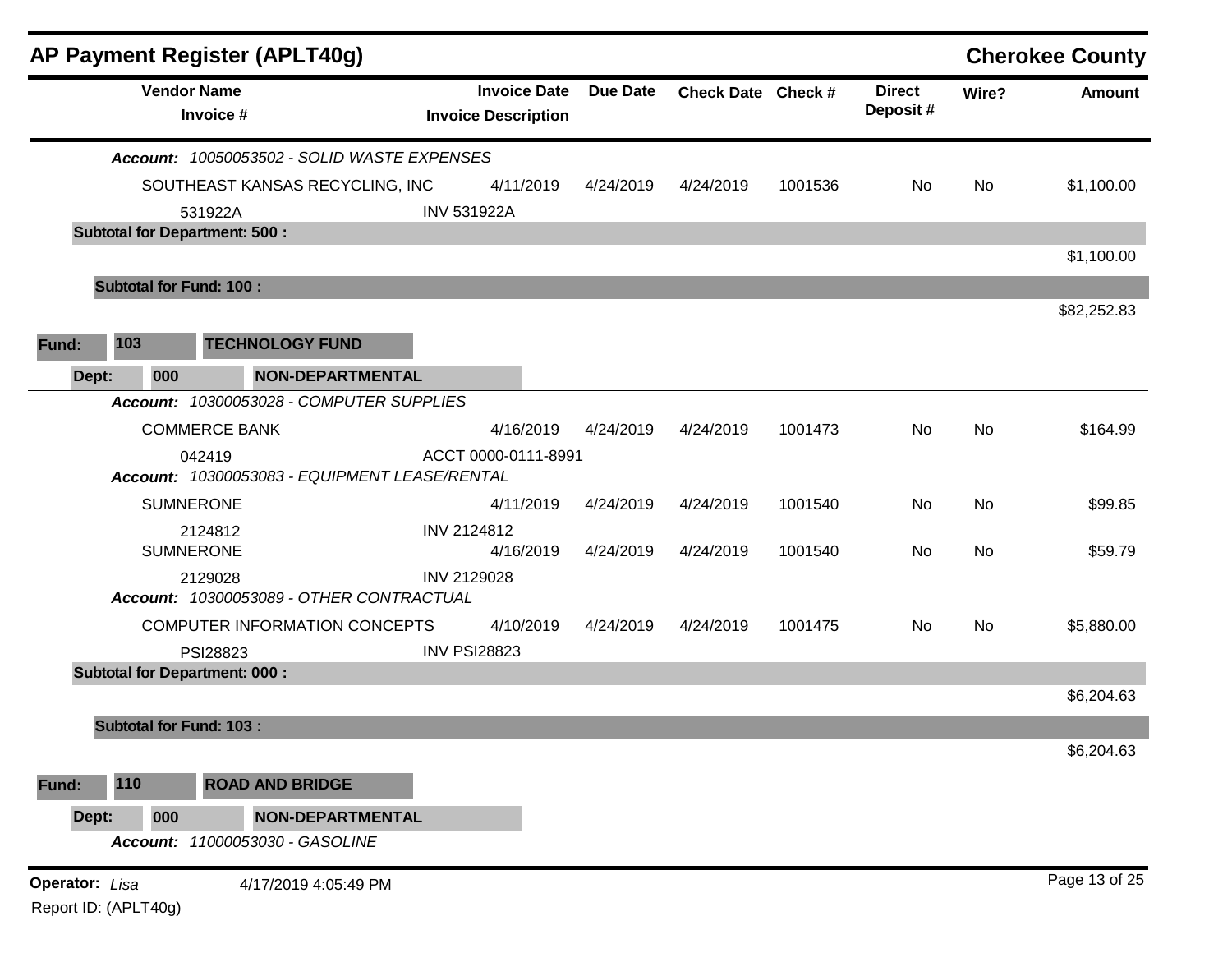| <b>Vendor Name</b>                               | <b>Invoice Date</b>        | <b>Due Date</b> | Check Date Check # |         | <b>Direct</b> | Wire?     | <b>Amount</b> |
|--------------------------------------------------|----------------------------|-----------------|--------------------|---------|---------------|-----------|---------------|
| Invoice #                                        | <b>Invoice Description</b> |                 |                    |         | Deposit#      |           |               |
| JIM WOODS MARKETING INC                          | 4/10/2019                  | 4/24/2019       | 4/24/2019          | 1001498 | <b>No</b>     | <b>No</b> | \$14,820.51   |
| 246409 HWY<br>Account: 11000053031 - DIESEL FUEL | INV #246409                |                 |                    |         |               |           |               |
| MFA OIL - NEOSHO 1055                            | 4/10/2019                  | 4/24/2019       | 4/24/2019          | 1001517 | No.           | <b>No</b> | \$1,867.04    |
| 1095895 HWY<br>MFA OIL - NEOSHO 1055             | INV #1095895<br>4/10/2019  | 4/24/2019       | 4/24/2019          | 1001517 | No.           | <b>No</b> | \$552.20      |
| 1095999 HWY<br>MFA OIL - NEOSHO 1055             | INV #1095999<br>4/10/2019  | 4/24/2019       | 4/24/2019          | 1001517 | No.           | <b>No</b> | \$1,242.30    |
| 1095217 HWY<br>MFA OIL - NEOSHO 1055             | INV #1095217<br>4/10/2019  | 4/24/2019       | 4/24/2019          | 1001517 | No.           | <b>No</b> | \$1,725.04    |
| 1095541 HWY<br>MFA OIL - NEOSHO 1055             | INV #1095541<br>4/10/2019  | 4/24/2019       | 4/24/2019          | 1001517 | <b>No</b>     | <b>No</b> | \$1,707.24    |
| 1095896 HWY<br>MFA OIL - NEOSHO 1055             | INV #1095896<br>4/10/2019  | 4/24/2019       | 4/24/2019          | 1001517 | No.           | <b>No</b> | \$1,346.45    |
| 1095926 HWY<br>JIM WOODS MARKETING INC           | INV #1095926<br>4/10/2019  | 4/24/2019       | 4/24/2019          | 1001498 | No.           | No.       | \$17,948.74   |
| 246236 HWY<br>MFA OIL - NEOSHO 1055              | INV # 246236<br>4/10/2019  | 4/24/2019       | 4/24/2019          | 1001517 | <b>No</b>     | <b>No</b> | \$620.81      |
| 1095219<br>Account: 11000053032 - OIL/GREASE     | INV #1095219               |                 |                    |         |               |           |               |
| FROST OIL COMPANY                                | 4/17/2019                  | 4/24/2019       | 4/24/2019          | 1001491 | <b>No</b>     | <b>No</b> | \$257.97      |
| 0174384-IN HWY<br>Account: 11000053033 - TIRES   | INV # 0174384-IN           |                 |                    |         |               |           |               |
| PURCELL TIRE & RUBBER COMPANY                    | 4/11/2019                  | 4/24/2019       | 4/24/2019          | 1001525 | <b>No</b>     | <b>No</b> | \$629.00      |
| 2630415 HWY<br>PURCELL TIRE & RUBBER COMPANY     | INV #2630415<br>4/12/2019  | 4/24/2019       | 4/24/2019          | 1001525 | No.           | <b>No</b> | \$636.00      |
| 2630442 HWY<br>PURCELL TIRE & RUBBER COMPANY     | INV # 2630442<br>4/16/2019 | 4/24/2019       | 4/24/2019          | 1001525 | No.           | No.       | \$1,279.00    |
| 2630509 HWY                                      | INV #2630509               |                 |                    |         |               |           |               |

### **AP Payment Register (APLT40g) Cherokee County**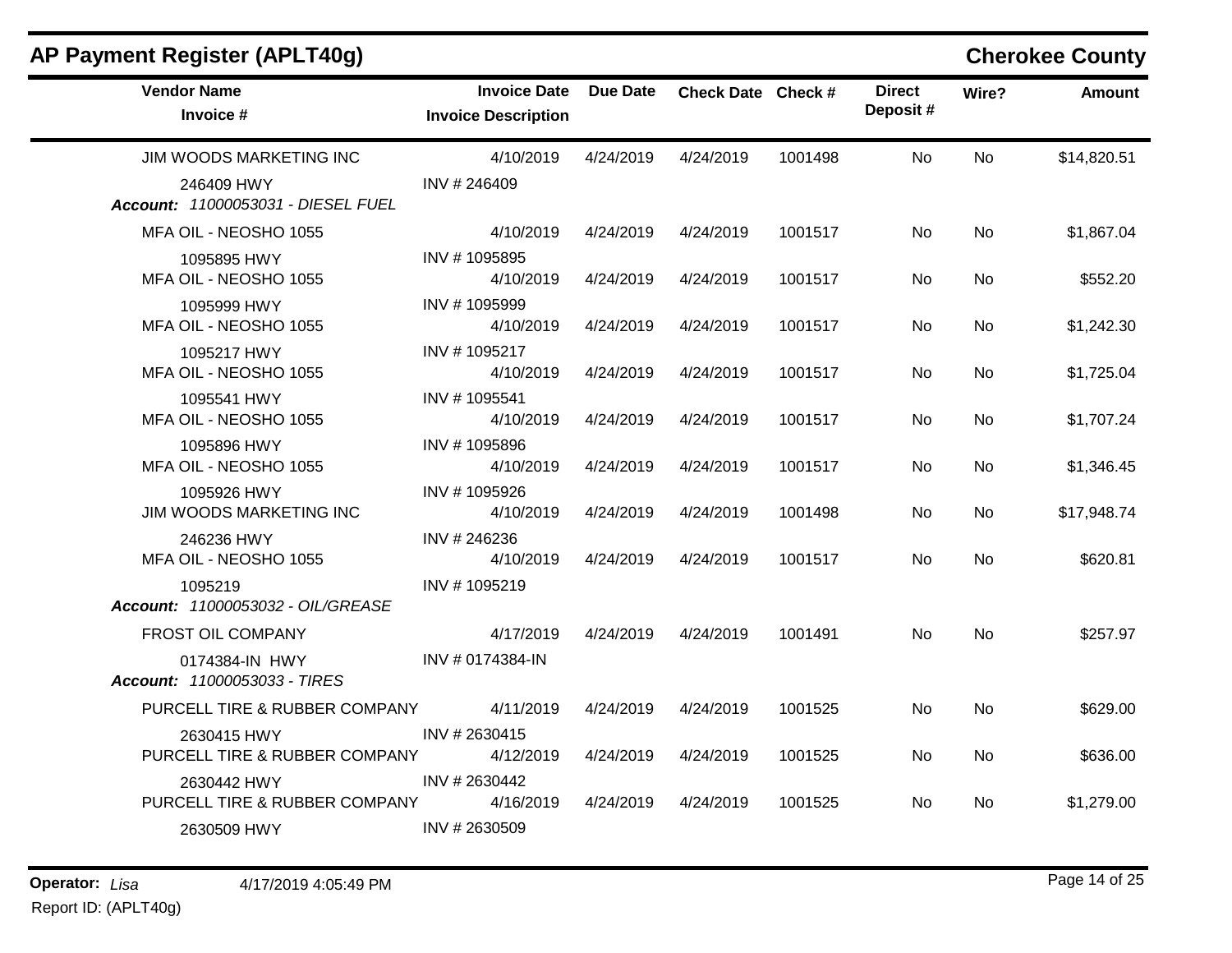## **AP Payment Register (APLT40g) Cherokee County**

| <b>Vendor Name</b><br>Invoice #                                                                                                                  | <b>Invoice Description</b> | Invoice Date Due Date Check Date Check # |           |         | <b>Direct</b><br>Deposit# | Wire?     | <b>Amount</b> |
|--------------------------------------------------------------------------------------------------------------------------------------------------|----------------------------|------------------------------------------|-----------|---------|---------------------------|-----------|---------------|
| PURCELL TIRE & RUBBER COMPANY 4/10/2019                                                                                                          |                            | 4/24/2019                                | 4/24/2019 | 1001525 | No.                       | No.       | \$258.89      |
| INV# 2630397<br>2630397 hwy<br>Account: 11000053034 - ASPHALT                                                                                    |                            |                                          |           |         |                           |           |               |
| BLEVINS ASPHALT CONSTRUCTION CO INC 4/16/2019                                                                                                    |                            | 4/24/2019                                | 4/24/2019 | 1001459 | No.                       | No        | \$154.84      |
| 3184 HWY                                                                                                                                         | INV #3184                  |                                          |           |         |                           |           |               |
| BLEVINS ASPHALT CONSTRUCTION CO INC 4/10/2019                                                                                                    |                            | 4/24/2019                                | 4/24/2019 | 1001459 | No.                       | <b>No</b> | \$325.48      |
| 3153,3159 HWY<br>BLEVINS ASPHALT CONSTRUCTION CO INC 4/16/2019                                                                                   | INV #3153,3159             | 4/24/2019                                | 4/24/2019 | 1001459 | No.                       | <b>No</b> | \$173.80      |
| 3174 HWY<br>Account: 11000053035 - ROCK                                                                                                          | INV #3174                  |                                          |           |         |                           |           |               |
| MULBERRY LIMESTONE QUARRY CO 4/10/2019                                                                                                           |                            | 4/24/2019                                | 4/24/2019 | 1001520 | No.                       | No.       | \$33,842.29   |
| 22953 HWY<br>MCCABE INDUSTRIAL MINERALS INC                                                                                                      | INV #22953<br>4/10/2019    | 4/24/2019                                | 4/24/2019 | 1001513 | No.                       | <b>No</b> | \$624.88      |
| 34229 HWY<br>MCCABE INDUSTRIAL MINERALS INC                                                                                                      | INV #34229<br>4/10/2019    | 4/24/2019                                | 4/24/2019 | 1001513 | No.                       | No.       | \$250.88      |
| 34230 HWY 2007 12:00 12:00 12:00 12:00 12:00 12:00 12:00 12:00 12:00 12:00 12:00 12:00 12:00 12:00 1                                             | INV #34230                 |                                          |           |         |                           |           |               |
| MCCABE INDUSTRIAL MINERALS INC 4/10/2019                                                                                                         |                            | 4/24/2019                                | 4/24/2019 | 1001513 | <b>No</b>                 | <b>No</b> | \$592.64      |
| 34224 HWY<br>MCCABE INDUSTRIAL MINERALS INC                                                                                                      | INV #34224<br>4/10/2019    | 4/24/2019                                | 4/24/2019 | 1001513 | No.                       | <b>No</b> | \$633.12      |
| 34225 HWY                                                                                                                                        | INV #34225                 |                                          |           |         |                           |           |               |
| MCCABE INDUSTRIAL MINERALS INC                                                                                                                   | 4/10/2019                  | 4/24/2019                                | 4/24/2019 | 1001513 | No.                       | No        | \$656.96      |
| 34226 HWY 2007 12:00 12:00 12:00 12:00 12:00 12:00 12:00 12:00 12:00 12:00 12:00 12:00 12:00 12:00 1<br>MCCABE INDUSTRIAL MINERALS INC 4/10/2019 | INV #34226                 | 4/24/2019                                | 4/24/2019 | 1001513 | No                        | No        | \$660.24      |
| 34227 HWY<br>MCCABE INDUSTRIAL MINERALS INC                                                                                                      | INV #34227<br>4/10/2019    | 4/24/2019                                | 4/24/2019 | 1001513 | No.                       | <b>No</b> | \$662.16      |
| 34228 HWY<br>MCCABE INDUSTRIAL MINERALS INC                                                                                                      | INV #34228<br>4/10/2019    | 4/24/2019                                | 4/24/2019 | 1001513 | No                        | <b>No</b> | \$615.60      |
| 34223 HWY INV # 34223<br>Account: 11000053042 - BREAKROOM SUPPLIES                                                                               |                            |                                          |           |         |                           |           |               |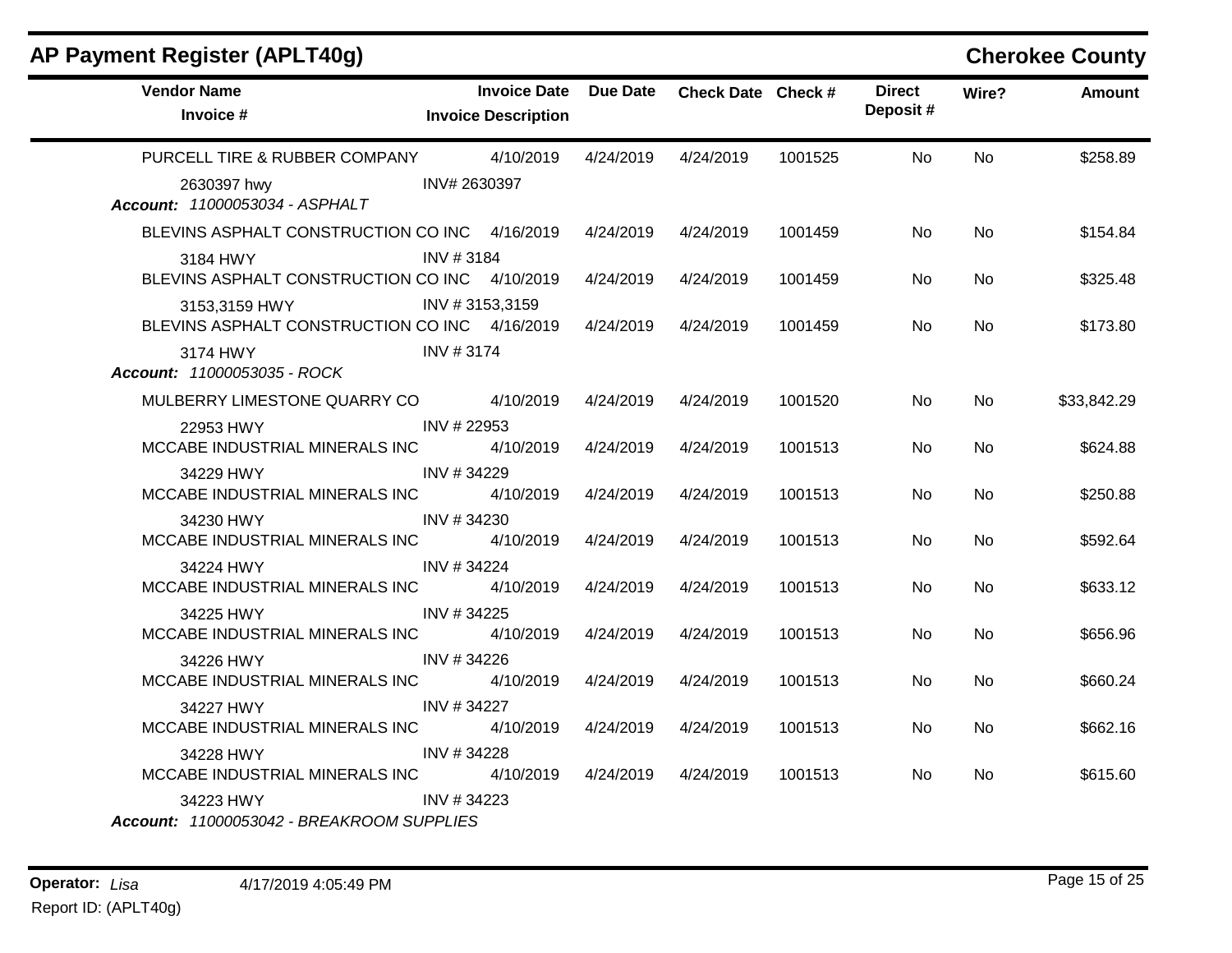## **AP Payment Register (APLT40g) Cherokee County**

| <b>Vendor Name</b><br>Invoice #                               | <b>Invoice Date</b><br><b>Invoice Description</b> | <b>Due Date</b> | Check Date Check # |         | <b>Direct</b><br>Deposit# | Wire?     | Amount   |
|---------------------------------------------------------------|---------------------------------------------------|-----------------|--------------------|---------|---------------------------|-----------|----------|
| CLEAN THE UNIFORM CO JOPLIN<br>20056881, 20055552 HWY         | 4/10/2019<br>INV #20056881, 20055552              | 4/24/2019       | 4/24/2019          | 1001471 | No.                       | <b>No</b> | \$118.07 |
| Account: 11000053074 - UTILITIES/TELEPHONE BILLS              |                                                   |                 |                    |         |                           |           |          |
| EMPIRE DISTRICT ELECTRIC COMPANY                              | 4/16/2019                                         | 4/24/2019       | 4/24/2019          | 1001484 | No                        | <b>No</b> | \$466.45 |
| 854931-63-1 HWY<br>EMPIRE DISTRICT ELECTRIC COMPANY           | INV #854931-63-1<br>4/16/2019                     | 4/24/2019       | 4/24/2019          | 1001484 | No                        | No.       | \$517.62 |
| 158630-59-0 HWY<br>Account: 11000053079 - MACHINERY/EQUIPMENT | INV #158630-59-0                                  |                 |                    |         |                           |           |          |
| NATALINIS AUTOMOTIVE                                          | 4/15/2019                                         | 4/24/2019       | 4/24/2019          | 1001521 | No                        | <b>No</b> | \$4.29   |
| 699505 MHWY<br><b>KIRKLAND</b>                                | INV # 699505<br>4/10/2019                         | 4/24/2019       | 4/24/2019          | 1001509 | No                        | <b>No</b> | \$307.64 |
| 580268 HWY<br>NATALINIS AUTOMOTIVE                            | INV #580268<br>4/10/2019                          | 4/24/2019       | 4/24/2019          | 1001522 | No                        | <b>No</b> | \$5.99   |
| 698239 HWY<br>NATALINIS AUTOMOTIVE                            | INV #698239<br>4/10/2019                          | 4/24/2019       | 4/24/2019          | 1001522 | No                        | <b>No</b> | \$1.69   |
| 698393 HWY<br>NATALINIS AUTOMOTIVE                            | INV #698393<br>4/10/2019                          | 4/24/2019       | 4/24/2019          | 1001522 | No                        | <b>No</b> | \$6.62   |
| 698468 HWY<br>NATALINIS AUTOMOTIVE                            | INV # 698468<br>4/10/2019                         | 4/24/2019       | 4/24/2019          | 1001522 | No                        | <b>No</b> | \$31.26  |
| 698599 HWY<br>NATALINIS AUTOMOTIVE                            | INV # 698599<br>4/10/2019                         | 4/24/2019       | 4/24/2019          | 1001522 | No                        | <b>No</b> | \$49.66  |
| 698610 HWY<br>NATALINIS AUTOMOTIVE                            | INV # 698610<br>4/10/2019                         | 4/24/2019       | 4/24/2019          | 1001522 | No                        | No        | \$212.68 |
| 698714 HWY<br>NATALINIS AUTOMOTIVE                            | INV # 698714<br>4/10/2019                         | 4/24/2019       | 4/24/2019          | 1001522 | No                        | <b>No</b> | \$95.24  |
| 698727 HWY<br>NATALINIS AUTOMOTIVE                            | INV #698727<br>4/10/2019                          | 4/24/2019       | 4/24/2019          | 1001522 | No                        | <b>No</b> | \$40.54  |
| 699019 HWY<br>NATALINIS AUTOMOTIVE                            | INV #699019<br>4/10/2019                          | 4/24/2019       | 4/24/2019          | 1001521 | No                        | <b>No</b> | \$8.49   |
| 699127 HWY                                                    | INV # 699127                                      |                 |                    |         |                           |           |          |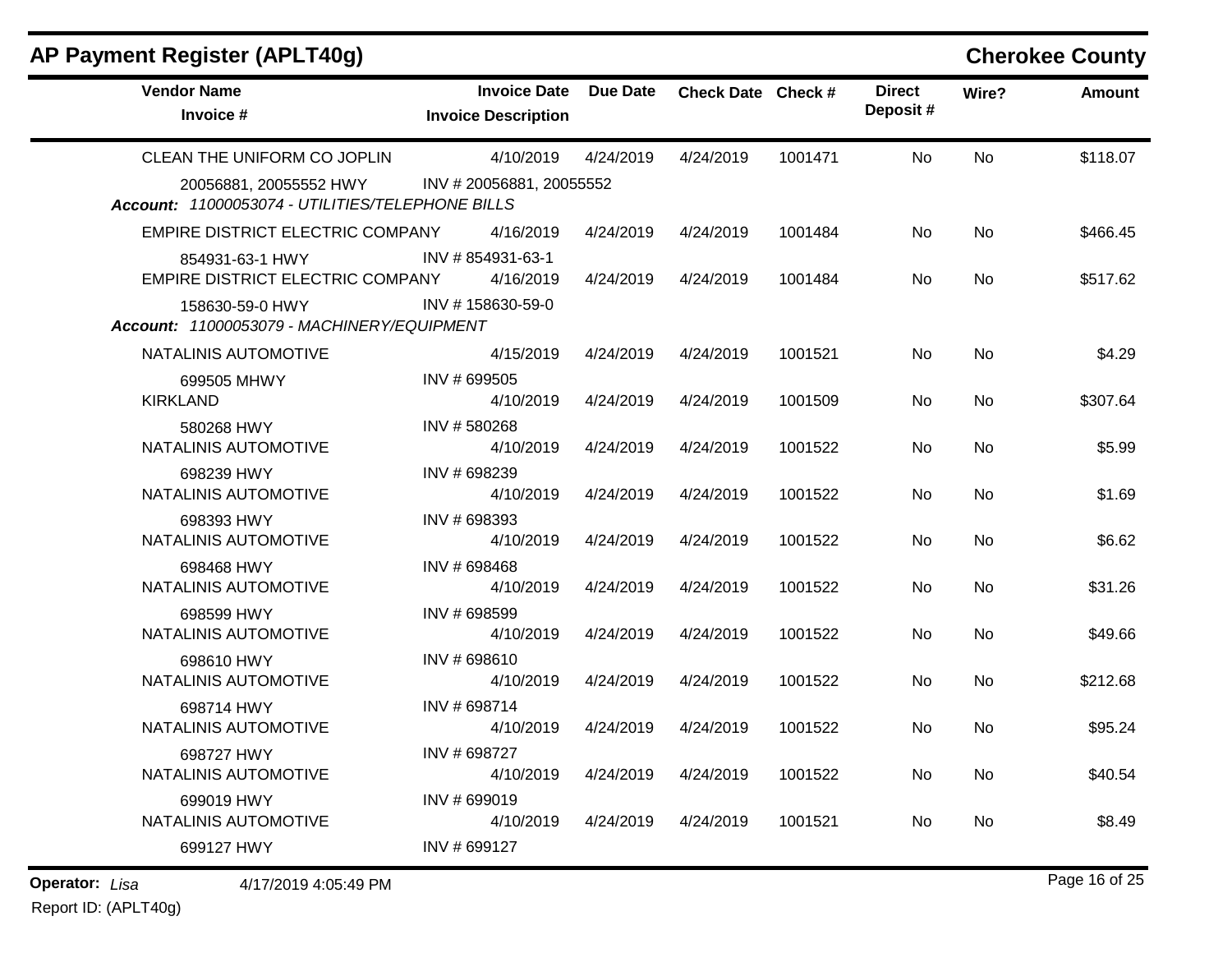| AP Payment Register (APLT40g)                |                                                   |                 |                    |         |                           |           | <b>Cherokee County</b> |
|----------------------------------------------|---------------------------------------------------|-----------------|--------------------|---------|---------------------------|-----------|------------------------|
| <b>Vendor Name</b><br>Invoice #              | <b>Invoice Date</b><br><b>Invoice Description</b> | <b>Due Date</b> | Check Date Check # |         | <b>Direct</b><br>Deposit# | Wire?     | <b>Amount</b>          |
| NATALINIS AUTOMOTIVE                         | 4/12/2019                                         | 4/24/2019       | 4/24/2019          | 1001521 | No                        | No        | \$74.69                |
| 699203 HWY<br><b>KIRKLAND</b>                | INV #699203<br>4/10/2019                          | 4/24/2019       | 4/24/2019          | 1001509 | No                        | No        | \$4,138.00             |
| 580266 HWY<br>NATALINIS AUTOMOTIVE           | INV #580266<br>4/12/2019                          | 4/24/2019       | 4/24/2019          | 1001521 | No                        | No        | \$106.10               |
| 699384 HWY<br>NATALINIS AUTOMOTIVE           | INV #699384<br>4/10/2019                          | 4/24/2019       | 4/24/2019          | 1001522 | No                        | No.       | \$2.36                 |
| 698404 HWY<br>NATALINIS AUTOMOTIVE           | INV #698404<br>4/15/2019                          | 4/24/2019       | 4/24/2019          | 1001521 | No                        | No        | \$11.66                |
| 699513 HWY<br>NATALINIS AUTOMOTIVE           | INV # 699513<br>4/15/2019                         | 4/24/2019       | 4/24/2019          | 1001521 | No                        | <b>No</b> | \$7.03                 |
| 699515 HWY<br>NATALINIS AUTOMOTIVE           | INV # 699515<br>4/15/2019                         | 4/24/2019       | 4/24/2019          | 1001521 | No                        | No        | \$95.00                |
| 699712 HWY<br>NATALINIS AUTOMOTIVE           | INV # 699712<br>4/16/2019                         | 4/24/2019       | 4/24/2019          | 1001521 | <b>No</b>                 | No        | \$61.51                |
| 699814 HWY<br>NATALINIS AUTOMOTIVE           | INV #699814<br>4/16/2019                          | 4/24/2019       | 4/24/2019          | 1001521 | No                        | No        | \$3.41                 |
| 699828 HWY<br><b>JOHN FABICK TRACTOR CO</b>  | INV # 699828<br>4/10/2019                         | 4/24/2019       | 4/24/2019          | 1001500 | No                        | No        | \$28.04                |
| PIJ00361049 HWY<br>JOHN FABICK TRACTOR CO    | INV # PIJ00361049<br>4/10/2019                    | 4/24/2019       | 4/24/2019          | 1001500 | No.                       | No.       | \$143.54               |
| PIJ00361616 HWY<br>JOHN FABICK TRACTOR CO    | INV # PIJ00361616<br>4/10/2019                    | 4/24/2019       | 4/24/2019          | 1001500 | No                        | No        | (\$114.07)             |
| PIJ00361617 HWY<br>JOHN FABICK TRACTOR CO    | INV# PIJ00361617<br>4/10/2019                     | 4/24/2019       | 4/24/2019          | 1001500 | No                        | No        | \$118.65               |
| SIJ00093824 HWY<br>NATALINIS AUTOMOTIVE      | INV # SIJ00093824<br>4/12/2019                    | 4/24/2019       | 4/24/2019          | 1001521 | No                        | No        | \$23.82                |
| 699205 HWY<br>SHAMROCK BOLT AND SCREW CO INC | INV # 699205<br>4/16/2019                         | 4/24/2019       | 4/24/2019          | 1001531 | No.                       | No        | \$56.48                |
| 307266600 HWY                                | INV #307266600                                    |                 |                    |         |                           |           |                        |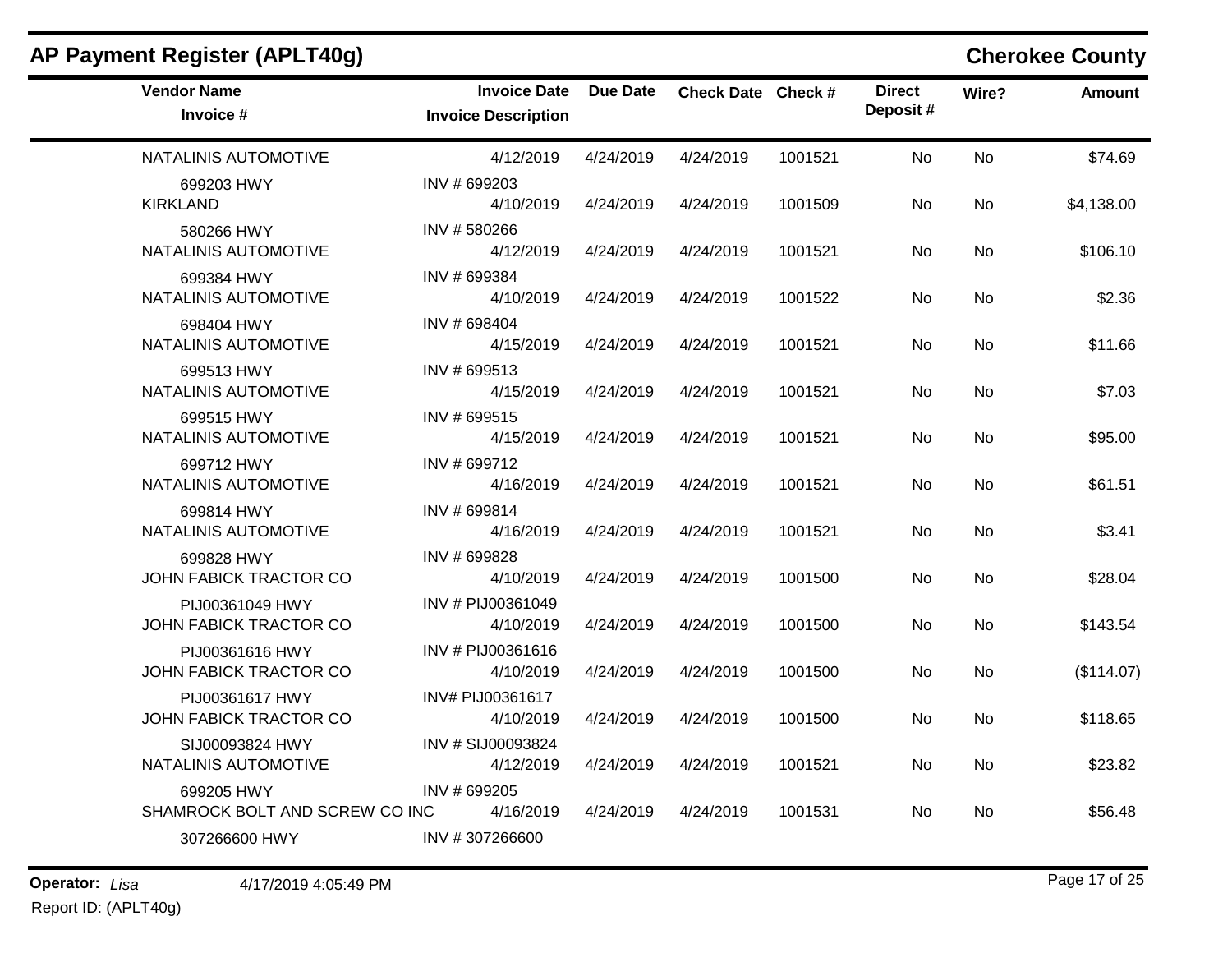| AP Payment Register (APLT40g)                            |                                                   |           |                    |         |                           |           | <b>Cherokee County</b> |
|----------------------------------------------------------|---------------------------------------------------|-----------|--------------------|---------|---------------------------|-----------|------------------------|
| <b>Vendor Name</b><br>Invoice #                          | <b>Invoice Date</b><br><b>Invoice Description</b> | Due Date  | Check Date Check # |         | <b>Direct</b><br>Deposit# | Wire?     | <b>Amount</b>          |
| <b>FLEETPRIDE</b>                                        | 4/12/2019                                         | 4/24/2019 | 4/24/2019          | 1001489 | <b>No</b>                 | <b>No</b> | \$326.92               |
| 24654198 HWY<br><b>FLEETPRIDE</b>                        | INV #24654198<br>4/12/2019                        | 4/24/2019 | 4/24/2019          | 1001489 | No                        | No        | \$123.76               |
| 24669405 HWY<br><b>FLEETPRIDE</b>                        | INV #24669405<br>4/10/2019                        | 4/24/2019 | 4/24/2019          | 1001489 | No                        | No.       | \$164.56               |
| 23847101, 999699 HWY<br><b>FLEETPRIDE</b>                | INV #23847101, 999699<br>4/10/2019                | 4/24/2019 | 4/24/2019          | 1001489 | No                        | <b>No</b> | \$143.28               |
| 23426694<br>JOPLIN FREIGHTLINER SALES INC                | INV #23426694<br>4/10/2019                        | 4/24/2019 | 4/24/2019          | 1001501 | No.                       | No.       | \$1,850.91             |
| 178877 HWY<br>FARMERS COOPERATIVE ASSOCIATION            | INV #178877<br>4/10/2019                          | 4/24/2019 | 4/24/2019          | 1001487 | No                        | <b>No</b> | \$22.99                |
| 248048 HWY<br>JAY HATFIELD CHEVROLET                     | INV #248048<br>4/10/2019                          | 4/24/2019 | 4/24/2019          | 1001497 | No                        | No        | \$163.66               |
| 16345, 16347, 16348 HWY<br>JOPLIN FREIGHTLINER SALES INC | INV #16345, 16347, 16348<br>4/10/2019             | 4/24/2019 | 4/24/2019          | 1001501 | No                        | <b>No</b> | \$601.38               |
| 55863806 HWY<br>MIKE CARPINO FORD MERCURY INC            | INV #55863806<br>4/12/2019                        | 4/24/2019 | 4/24/2019          | 1001519 | No                        | No.       | \$9.94                 |
| 112090 HWY<br><b>FLEETPRIDE</b>                          | INV #112090<br>4/10/2019                          | 4/24/2019 | 4/24/2019          | 1001489 | No.                       | <b>No</b> | \$64.40                |
| 24156809 HWY<br><b>KIRKLAND</b>                          | INV #24156809<br>4/12/2019                        | 4/24/2019 | 4/24/2019          | 1001509 | No                        | <b>No</b> | \$33.62                |
| 366928 HWY<br><b>GALENA TRANSFER STATION</b>             | INV #366928<br>4/11/2019                          | 4/24/2019 | 4/24/2019          | 1001493 | No                        | No        | \$10.25                |
| 4545000003886 hwy<br><b>HERITAGE TRACTOR</b>             | INV #4545-000003886<br>4/15/2019                  | 4/24/2019 | 4/24/2019          | 1001496 | <b>No</b>                 | <b>No</b> | \$26.96                |
| 10293402 HWY<br><b>HERITAGE TRACTOR</b>                  | INV #10293402<br>4/15/2019                        | 4/24/2019 | 4/24/2019          | 1001496 | No                        | <b>No</b> | \$797.51               |
| 10293396 HWY<br><b>HERITAGE TRACTOR</b>                  | INV #10293396<br>4/10/2019                        | 4/24/2019 | 4/24/2019          | 1001496 | No                        | <b>No</b> | \$132.11               |
| 10284171 HWY                                             | INV #10284171                                     |           |                    |         |                           |           |                        |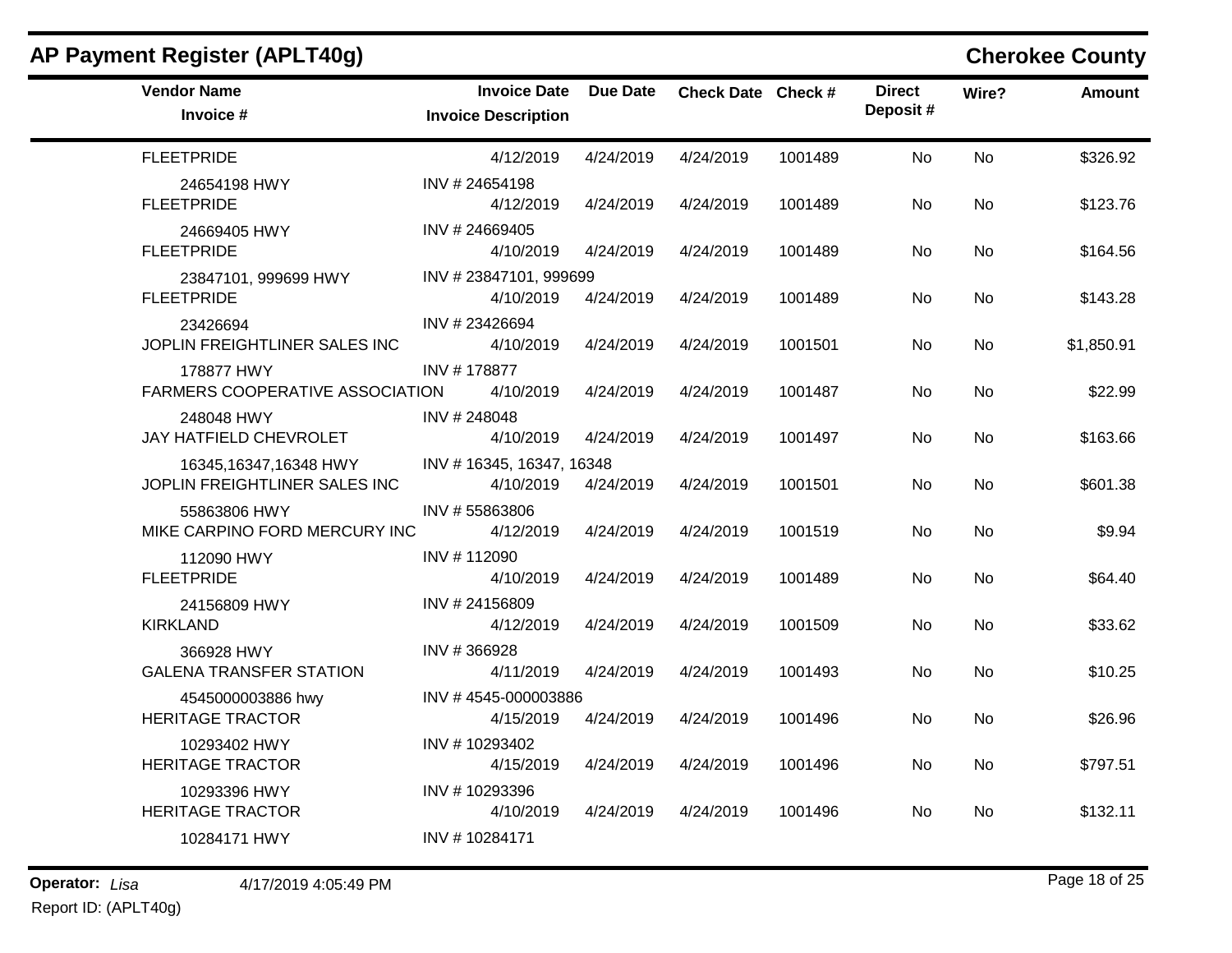|       |     | AP Payment Register (APLT40g)                                  |                                                   |           |                    |         |                           |           | <b>Cherokee County</b> |
|-------|-----|----------------------------------------------------------------|---------------------------------------------------|-----------|--------------------|---------|---------------------------|-----------|------------------------|
|       |     | <b>Vendor Name</b><br>Invoice #                                | <b>Invoice Date</b><br><b>Invoice Description</b> | Due Date  | Check Date Check # |         | <b>Direct</b><br>Deposit# | Wire?     | <b>Amount</b>          |
|       |     | <b>FLEETPRIDE</b>                                              | 4/15/2019                                         | 4/24/2019 | 4/24/2019          | 1001489 | <b>No</b>                 | <b>No</b> | \$251.00               |
|       |     | 24804899                                                       | INV #24804899                                     |           |                    |         |                           |           |                        |
|       |     | <b>Subtotal for Department: 000:</b>                           |                                                   |           |                    |         |                           |           |                        |
|       |     |                                                                |                                                   |           |                    |         |                           |           | \$95,429.79            |
|       |     | <b>Subtotal for Fund: 110:</b>                                 |                                                   |           |                    |         |                           |           |                        |
|       |     |                                                                |                                                   |           |                    |         |                           |           | \$95,429.79            |
| Fund: | 130 | <b>NOXIOUS WEED</b>                                            |                                                   |           |                    |         |                           |           |                        |
| Dept: | 000 | <b>NON-DEPARTMENTAL</b>                                        |                                                   |           |                    |         |                           |           |                        |
|       |     | Account: 13000053077 - HOTEL RENTALS                           |                                                   |           |                    |         |                           |           |                        |
|       |     | <b>COMMERCE BANK</b>                                           | 4/16/2019                                         | 4/24/2019 | 4/24/2019          | 1001474 | No                        | <b>No</b> | \$290.91               |
|       |     | 042719 NOX                                                     | ACCT 0000-6648-3165                               |           |                    |         |                           |           |                        |
|       |     | <b>Subtotal for Department: 000:</b>                           |                                                   |           |                    |         |                           |           |                        |
|       |     |                                                                |                                                   |           |                    |         |                           |           | \$290.91               |
|       |     | <b>Subtotal for Fund: 130:</b>                                 |                                                   |           |                    |         |                           |           |                        |
|       |     |                                                                |                                                   |           |                    |         |                           |           | \$290.91               |
| Fund: | 140 | <b>HEALTH</b>                                                  |                                                   |           |                    |         |                           |           |                        |
|       |     |                                                                |                                                   |           |                    |         |                           |           |                        |
| Dept: | 000 | <b>NON-DEPARTMENTAL</b>                                        |                                                   |           |                    |         |                           |           |                        |
|       |     | Account: 14000053021 - PRINTING/OFFICE SUPPLIES                |                                                   |           |                    |         |                           |           |                        |
|       |     | <b>CHASE CARD SERVICES</b>                                     | 4/12/2019                                         | 4/24/2019 | 4/24/2019          | 1001464 | No                        | No.       | \$34.00                |
|       |     | 042419<br>Account: 14000053043 - HEALTH DEPT MED SUPPLIES      | ACCT 4246311970005747                             |           |                    |         |                           |           |                        |
|       |     | <b>CHASE CARD SERVICES</b>                                     | 4/12/2019                                         | 4/24/2019 | 4/24/2019          | 1001464 | <b>No</b>                 | <b>No</b> | \$5.45                 |
|       |     | 042419                                                         | ACCT 4246311970005747                             |           |                    |         |                           |           |                        |
|       |     | EVAN'S HEALTH MART DRUG                                        | 4/12/2019                                         | 4/24/2019 | 4/24/2019          | 1001486 | No                        | No.       | \$115.00               |
|       |     | 042419 HE<br>Account: 14000053072 - GAS, ELECTRIC, WATER/PHONE | <b>MEDICINE</b>                                   |           |                    |         |                           |           |                        |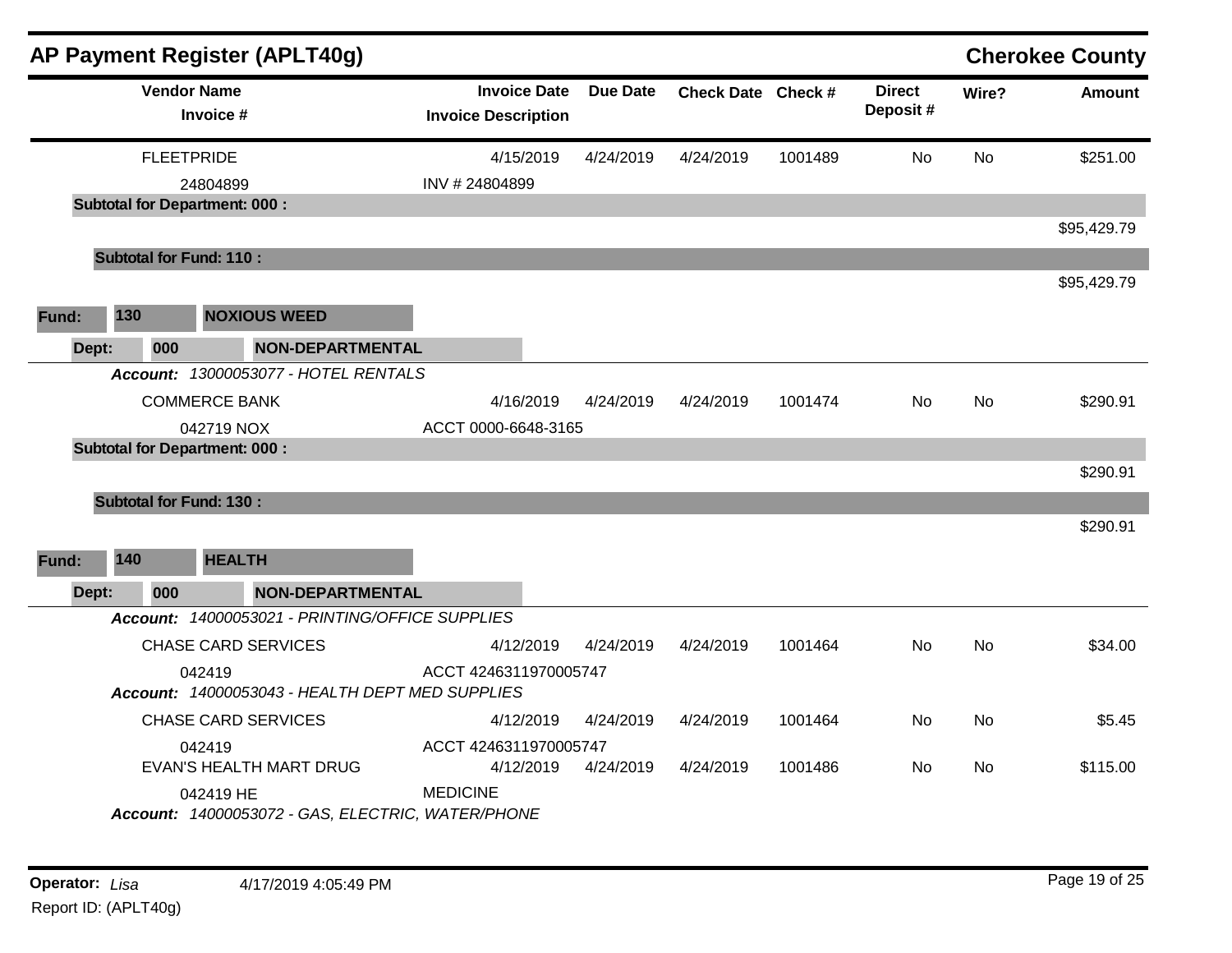| AP Payment Register (APLT40g)                          |                   |                                                   |                      |                    |         |                           |           | <b>Cherokee County</b> |
|--------------------------------------------------------|-------------------|---------------------------------------------------|----------------------|--------------------|---------|---------------------------|-----------|------------------------|
| <b>Vendor Name</b><br>Invoice #                        |                   | <b>Invoice Date</b><br><b>Invoice Description</b> | Due Date             | Check Date Check # |         | <b>Direct</b><br>Deposit# | Wire?     | <b>Amount</b>          |
| <b>VERIZON WIRELESS</b>                                |                   | 4/16/2019                                         | 4/24/2019            | 4/24/2019          | 1001548 | No                        | <b>No</b> | \$79.68                |
| 9828067386<br>Account: 14000053073 - MEETING COSTS     | INV 9828067386    |                                                   |                      |                    |         |                           |           |                        |
| <b>CHASE CARD SERVICES</b>                             |                   | 4/12/2019                                         | 4/24/2019            | 4/24/2019          | 1001464 | No                        | No        | \$99.94                |
| 042419<br><b>BETHA K ELLIOTT</b>                       |                   | ACCT 4246311970005747<br>4/16/2019                | 4/24/2019            | 4/24/2019          | 1001458 | No                        | No.       | \$727.63               |
| 042419<br>Account: 14000053076 - PROFESSIONAL SERVICES |                   | MILEAGE 3/5 - 4/9, HOTEL 2 NIGHTS                 |                      |                    |         |                           |           |                        |
| CRAW-KAN TELEPHONE COOPERATIVE INC 4/12/2019           |                   |                                                   | 4/24/2019            | 4/24/2019          | 1001480 | No                        | <b>No</b> | \$21.25                |
| 042419<br><b>CDL ELECTRIC</b>                          | ACCT 129793       | 4/16/2019                                         | 4/24/2019            | 4/24/2019          | 1001461 | No                        | <b>No</b> | \$105.00               |
| W94152<br><b>MARMIC FIRE &amp; SAFETY CO</b>           | <b>INV W94152</b> | 4/12/2019                                         | 4/24/2019            | 4/24/2019          | 1001512 | No                        | <b>No</b> | \$114.02               |
| 5195502<br>Account: 14000053087 - BUILDING RENTAL      | INV 5195502       |                                                   |                      |                    |         |                           |           |                        |
| <b>CITY OF GALENA</b>                                  |                   | 4/12/2019                                         | 4/24/2019            | 4/24/2019          | 1001470 | No                        | <b>No</b> | \$10.00                |
| 042419<br>OSWEGO CHRISTIAN CHURCH                      |                   | <b>BUILDING RENTAL</b><br>4/12/2019               | 4/24/2019            | 4/24/2019          | 1001523 | No                        | <b>No</b> | \$100.00               |
| 042419<br><b>CITY OF BAXTER SPRINGS</b>                |                   | <b>BUILDING RENTAL</b><br>4/12/2019               | 4/24/2019            | 4/24/2019          | 1001468 | No                        | <b>No</b> | \$20.00                |
| 042419<br>FIRST CHRISTIAN CHURCH PARSONS               |                   | <b>BUILDING RENTAL</b><br>4/12/2019               | 4/24/2019            | 4/24/2019          | 1001488 | No                        | <b>No</b> | \$375.00               |
| 042419<br>Account: 14000053089 - OTHER CONTRACTUAL     |                   | <b>BUILDING RENTAL</b>                            |                      |                    |         |                           |           |                        |
| <b>CHASE CARD SERVICES</b>                             |                   | 4/12/2019                                         | 4/24/2019  4/24/2019 |                    | 1001464 | No.                       | No.       | \$39.00                |
| 042419<br>Account: 14000053182 - CONTRACTS             |                   | ACCT 4246311970005747                             |                      |                    |         |                           |           |                        |
| DR JONATHAN MANZER                                     |                   | 4/12/2019  4/24/2019                              |                      | 4/24/2019          | 1001483 | No.                       | No        | \$100.00               |
| 042419                                                 |                   | CONTRACTED SERVICES                               |                      |                    |         |                           |           |                        |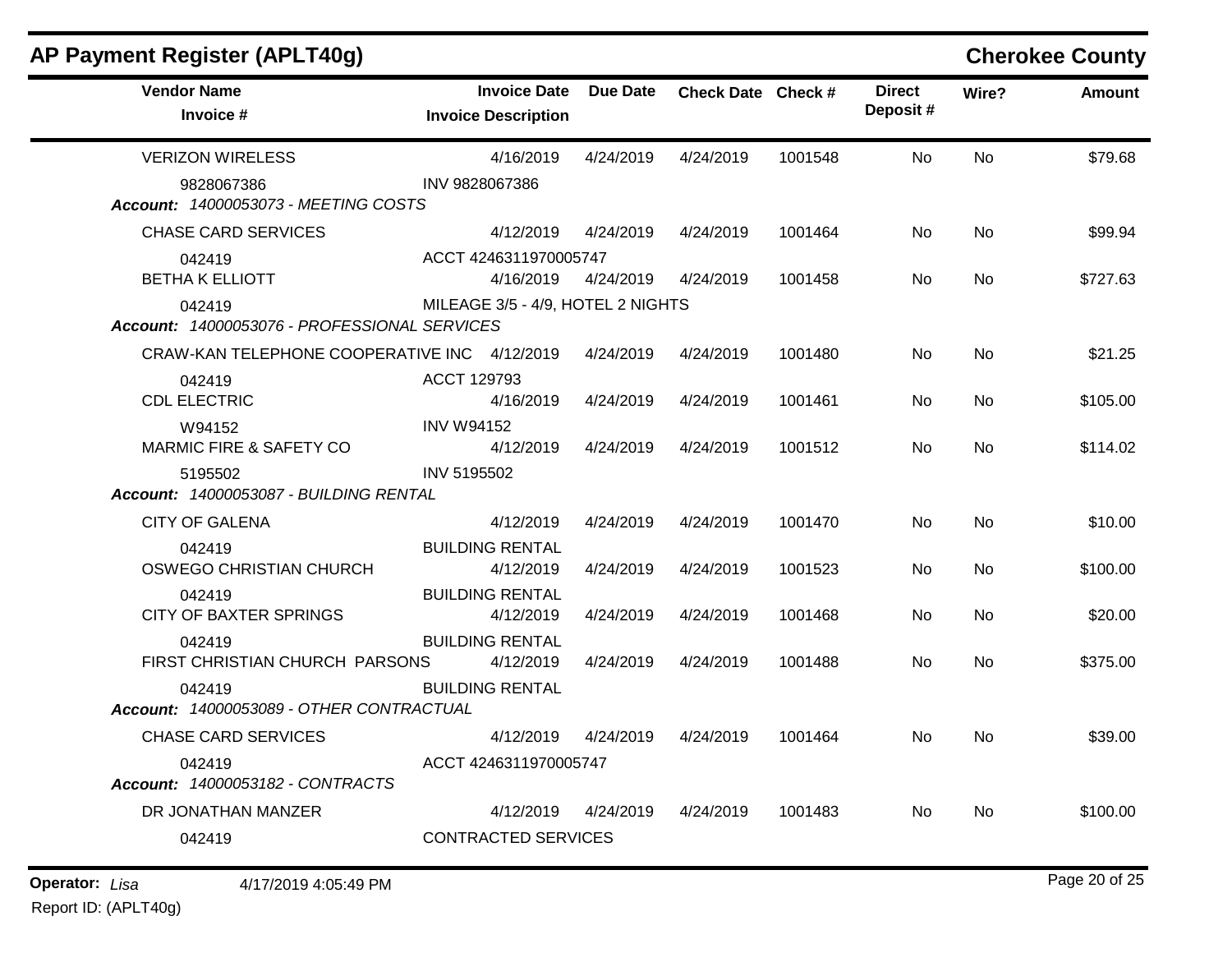|       |                                                   |                                      |           | AP Payment Register (APLT40g)         |                                                   |                 |                    |         |                           |           | <b>Cherokee County</b> |
|-------|---------------------------------------------------|--------------------------------------|-----------|---------------------------------------|---------------------------------------------------|-----------------|--------------------|---------|---------------------------|-----------|------------------------|
|       |                                                   | <b>Vendor Name</b>                   | Invoice # |                                       | <b>Invoice Date</b><br><b>Invoice Description</b> | <b>Due Date</b> | Check Date Check # |         | <b>Direct</b><br>Deposit# | Wire?     | <b>Amount</b>          |
|       |                                                   | <b>Subtotal for Department: 000:</b> |           |                                       |                                                   |                 |                    |         |                           |           |                        |
|       |                                                   |                                      |           |                                       |                                                   |                 |                    |         |                           |           | \$1,945.97             |
|       |                                                   | <b>Subtotal for Fund: 140:</b>       |           |                                       |                                                   |                 |                    |         |                           |           |                        |
| Fund: | 160                                               |                                      |           | <b>DIRECT ELECTION</b>                |                                                   |                 |                    |         |                           |           | \$1,945.97             |
|       | Dept:                                             | 000                                  |           | <b>NON-DEPARTMENTAL</b>               |                                                   |                 |                    |         |                           |           |                        |
|       |                                                   |                                      |           | Account: 16000053073 - TRANSPORTATION |                                                   |                 |                    |         |                           |           |                        |
|       |                                                   | <b>COMMERCE BANK</b>                 |           |                                       | 4/16/2019                                         | 4/24/2019       | 4/24/2019          | 1001473 | No                        | <b>No</b> | \$27.20                |
|       |                                                   |                                      | 042419 CL |                                       | ACCT 0000-1003-7232                               |                 |                    |         |                           |           |                        |
|       |                                                   | <b>COMMERCE BANK</b>                 |           |                                       | 4/16/2019                                         | 4/24/2019       | 4/24/2019          | 1001473 | No                        | No        | \$6.00                 |
|       | 042419 CL<br><b>Subtotal for Department: 000:</b> |                                      |           |                                       | ACCT 0000-1003-7232                               |                 |                    |         |                           |           |                        |
|       |                                                   |                                      |           |                                       |                                                   |                 |                    |         |                           |           |                        |
|       |                                                   |                                      |           |                                       |                                                   |                 |                    |         |                           |           | \$33.20                |
|       |                                                   | <b>Subtotal for Fund: 160:</b>       |           |                                       |                                                   |                 |                    |         |                           |           |                        |
|       |                                                   |                                      |           |                                       |                                                   |                 |                    |         |                           |           | \$33.20                |
| Fund: | 224                                               |                                      |           | <b>CHEROKEE COUNTY 911</b>            |                                                   |                 |                    |         |                           |           |                        |
|       | Dept:                                             | 000                                  |           | <b>NON-DEPARTMENTAL</b>               |                                                   |                 |                    |         |                           |           |                        |
|       |                                                   |                                      |           | Account: 22400053300 - MISC PAID OUT  |                                                   |                 |                    |         |                           |           |                        |
|       |                                                   | AT&T                                 |           |                                       | 4/10/2019                                         | 4/24/2019       | 4/24/2019          | 1001455 | No                        | No.       | \$1,039.89             |
|       |                                                   |                                      | 042419    |                                       | ACCT 316 140 0100 497 8                           |                 |                    |         |                           |           |                        |
|       |                                                   | UR SOLUTIONS                         |           |                                       | 4/10/2019                                         | 4/24/2019       | 4/24/2019          | 1001547 | <b>No</b>                 | No        | \$261.25               |
|       |                                                   |                                      | 20190308  |                                       | INV 20190308                                      |                 |                    |         |                           |           |                        |
|       |                                                   | <b>Subtotal for Department: 000:</b> |           |                                       |                                                   |                 |                    |         |                           |           |                        |
|       |                                                   |                                      |           |                                       |                                                   |                 |                    |         |                           |           | \$1,301.14             |
|       |                                                   | <b>Subtotal for Fund: 224:</b>       |           |                                       |                                                   |                 |                    |         |                           |           |                        |
|       |                                                   |                                      |           |                                       |                                                   |                 |                    |         |                           |           | \$1,301.14             |
|       |                                                   |                                      |           |                                       |                                                   |                 |                    |         |                           |           |                        |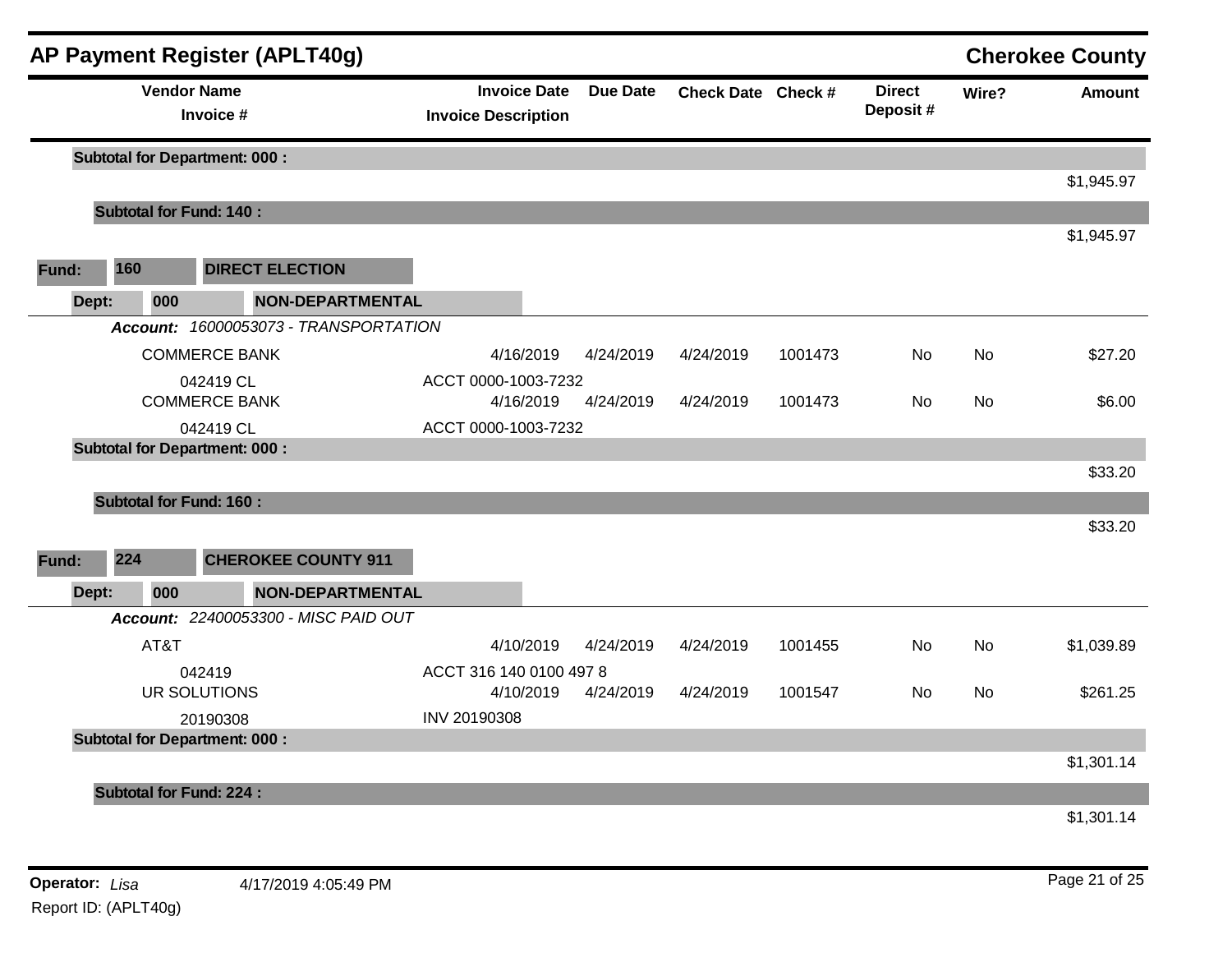|       |                                | <b>AP Payment Register (APLT40g)</b>                      |                                                   |           |                    |         |                           |           | <b>Cherokee County</b> |
|-------|--------------------------------|-----------------------------------------------------------|---------------------------------------------------|-----------|--------------------|---------|---------------------------|-----------|------------------------|
|       |                                | <b>Vendor Name</b><br>Invoice #                           | <b>Invoice Date</b><br><b>Invoice Description</b> | Due Date  | Check Date Check # |         | <b>Direct</b><br>Deposit# | Wire?     | <b>Amount</b>          |
| Fund: | 230                            | <b>APPRAISER COSTS</b>                                    |                                                   |           |                    |         |                           |           |                        |
| Dept: | 000                            | <b>NON-DEPARTMENTAL</b>                                   |                                                   |           |                    |         |                           |           |                        |
|       |                                | Account: 23000053076 - PROFESSIONAL SERVICES              |                                                   |           |                    |         |                           |           |                        |
|       |                                | <b>RODNEY SANDERS</b>                                     | 4/10/2019                                         | 4/24/2019 | 4/24/2019          | 1001529 | No                        | <b>No</b> | \$1,002.50             |
|       |                                | 20190311<br>Account: 23000053081 - MISC EXPENSE           | INV 20190311                                      |           |                    |         |                           |           |                        |
|       |                                | <b>COMMERCE BANK</b>                                      | 4/16/2019                                         | 4/24/2019 | 4/24/2019          | 1001473 | No                        | <b>No</b> | \$12.92                |
|       |                                | 042419 APP                                                | ACCT 0000-3163-7697                               |           |                    |         |                           |           |                        |
|       |                                | <b>B-3 CONSTRUCTION INC</b>                               | 4/10/2019                                         | 4/24/2019 | 4/24/2019          | 1001457 | No                        | <b>No</b> | \$250.00               |
|       |                                | 042419<br>Account: 23000053088 - PROFESSIONAL DEVELOPMENT | <b>ROLL OFF</b>                                   |           |                    |         |                           |           |                        |
|       |                                | COMPUTER INFORMATION CONCEPTS                             | 4/10/2019                                         | 4/24/2019 | 4/24/2019          | 1001475 | No                        | <b>No</b> | \$358.45               |
|       |                                | <b>PSI28847</b><br><b>COMMERCE BANK</b>                   | <b>INV PSI28847</b><br>4/16/2019                  | 4/24/2019 | 4/24/2019          | 1001473 | No                        | <b>No</b> | \$451.97               |
|       |                                | 042419 APP                                                | ACCT 0000-3163-7697                               |           |                    |         |                           |           |                        |
|       |                                | <b>Subtotal for Department: 000:</b>                      |                                                   |           |                    |         |                           |           |                        |
|       |                                |                                                           |                                                   |           |                    |         |                           |           | \$2,075.84             |
|       | <b>Subtotal for Fund: 230:</b> |                                                           |                                                   |           |                    |         |                           |           |                        |
|       |                                |                                                           |                                                   |           |                    |         |                           |           | \$2,075.84             |
| Fund: | 260                            | <b>EMPLOYEE BENEFITS</b>                                  |                                                   |           |                    |         |                           |           |                        |
| Dept: | 000                            | <b>NON-DEPARTMENTAL</b>                                   |                                                   |           |                    |         |                           |           |                        |
|       |                                | Account: 26000053005 - EMPLOYEE BENEFITS                  |                                                   |           |                    |         |                           |           |                        |
|       |                                | <b>MERITAIN HEALTH</b>                                    | 4/11/2019                                         | 4/24/2019 | 4/24/2019          | 1001516 | No.                       | No.       | \$56,576.82            |
|       |                                | 042419<br>Account: 26000053215 - MERITAIN HEALTH          | GROUP 02438, MAY 2019, CHEROKEE COUNTY            |           |                    |         |                           |           |                        |
|       |                                | <b>TIM HATFIELD</b>                                       | 4/11/2019                                         | 4/24/2019 | 4/24/2019          | 1001544 | No                        | No        | \$161.47               |
|       |                                | 042419                                                    | REIMB. INSURANCE TAKEN OUT IN ERROR               |           |                    |         |                           |           |                        |

**Operator:** Lisa 4/17/2019 4:05:49 PM

Report ID: (APLT40g)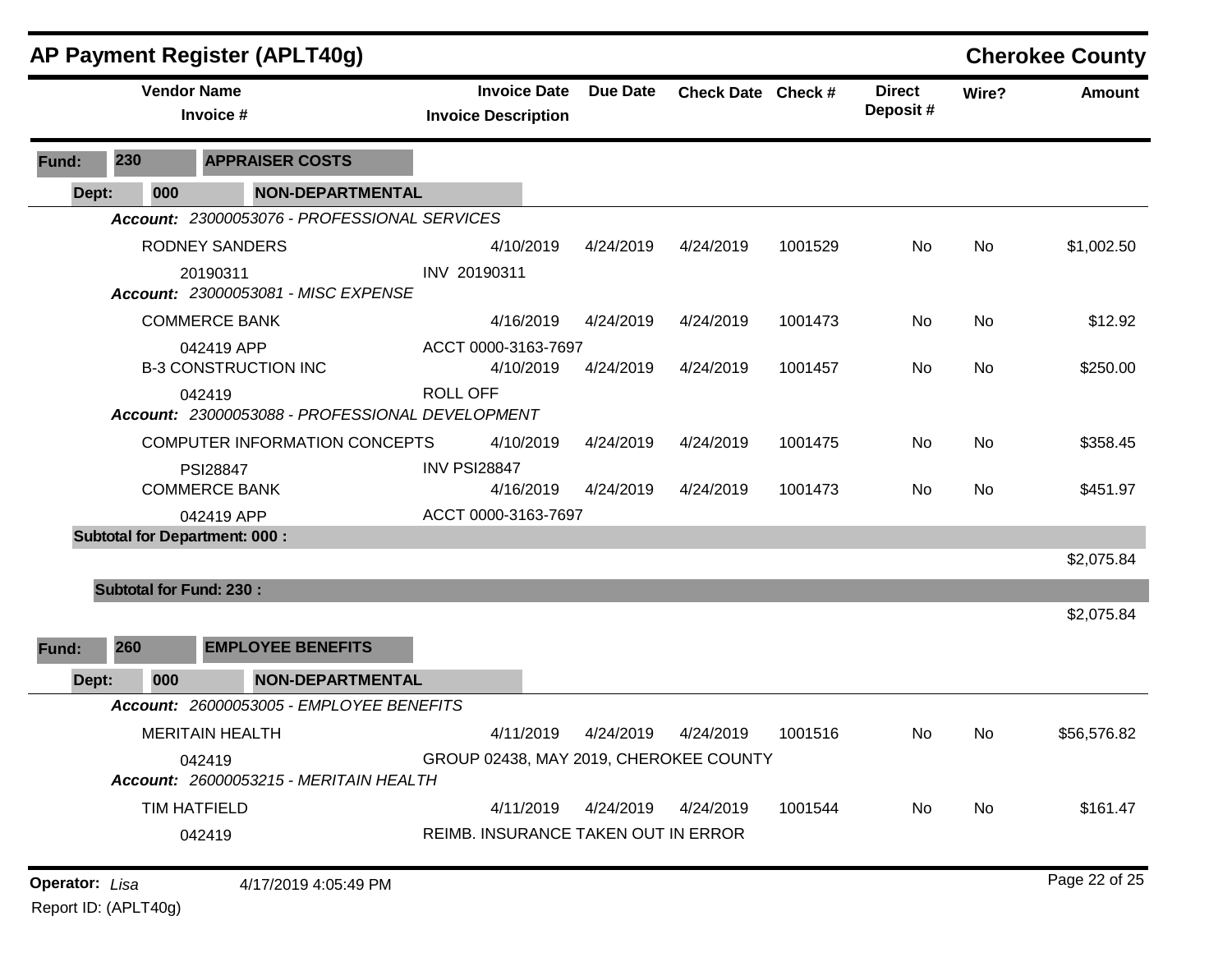|       |       |                    | <b>AP Payment Register (APLT40g)</b>                            |                                                   |                 |                    |         |                           |           | <b>Cherokee County</b> |
|-------|-------|--------------------|-----------------------------------------------------------------|---------------------------------------------------|-----------------|--------------------|---------|---------------------------|-----------|------------------------|
|       |       | <b>Vendor Name</b> | Invoice #                                                       | <b>Invoice Date</b><br><b>Invoice Description</b> | <b>Due Date</b> | Check Date Check # |         | <b>Direct</b><br>Deposit# | Wire?     | <b>Amount</b>          |
|       |       |                    | <b>Subtotal for Department: 000:</b>                            |                                                   |                 |                    |         |                           |           |                        |
|       |       |                    |                                                                 |                                                   |                 |                    |         |                           |           | \$56,738.29            |
|       |       |                    | <b>Subtotal for Fund: 260:</b>                                  |                                                   |                 |                    |         |                           |           | \$56,738.29            |
| Fund: | 300   |                    | <b>SERVICE FOR ELDERLY</b>                                      |                                                   |                 |                    |         |                           |           |                        |
|       | Dept: | 000                | <b>NON-DEPARTMENTAL</b>                                         |                                                   |                 |                    |         |                           |           |                        |
|       |       |                    | Account: 30000053072 - GAS, ELECTRIC, WATER                     |                                                   |                 |                    |         |                           |           |                        |
|       |       |                    | <b>KANSAS GAS SERVICE</b>                                       | 4/10/2019                                         | 4/24/2019       | 4/24/2019          | 1001503 | No                        | <b>No</b> | \$174.32               |
|       |       |                    | 042419 EL<br>Account: 30000053074 - TELEPHONE BILLS             | ACCT 510074383 1179346 45                         |                 |                    |         |                           |           |                        |
|       |       |                    | <b>CENTURYLINK</b>                                              | 4/10/2019                                         | 4/24/2019       | 4/24/2019          | 1001462 | No                        | <b>No</b> | \$85.59                |
|       |       |                    | 0424191<br><b>CENTURYLINK</b>                                   | ACCT 313355170<br>4/10/2019                       | 4/24/2019       | 4/24/2019          | 1001462 | No                        | No.       | \$78.70                |
|       |       |                    | 042419                                                          | ACCT 313571296                                    |                 |                    |         |                           |           |                        |
|       |       |                    | <b>Subtotal for Department: 000:</b>                            |                                                   |                 |                    |         |                           |           |                        |
|       |       |                    |                                                                 |                                                   |                 |                    |         |                           |           | \$338.61               |
|       |       |                    | <b>Subtotal for Fund: 300:</b>                                  |                                                   |                 |                    |         |                           |           | \$338.61               |
| Fund: | 304   |                    | <b>SPIDER PROGRAM</b>                                           |                                                   |                 |                    |         |                           |           |                        |
|       |       | 000                |                                                                 |                                                   |                 |                    |         |                           |           |                        |
|       | Dept: |                    | <b>NON-DEPARTMENTAL</b><br>Account: 30400053300 - MISC PAID OUT |                                                   |                 |                    |         |                           |           |                        |
|       |       |                    | <b>WATCH SYSTEMS</b>                                            | 4/12/2019                                         | 4/24/2019       | 4/24/2019          | 1001550 | No                        | <b>No</b> | \$1,345.31             |
|       |       |                    | 40284                                                           | <b>INV 40284</b>                                  |                 |                    |         |                           |           |                        |
|       |       |                    | <b>Subtotal for Department: 000:</b>                            |                                                   |                 |                    |         |                           |           |                        |
|       |       |                    |                                                                 |                                                   |                 |                    |         |                           |           | \$1,345.31             |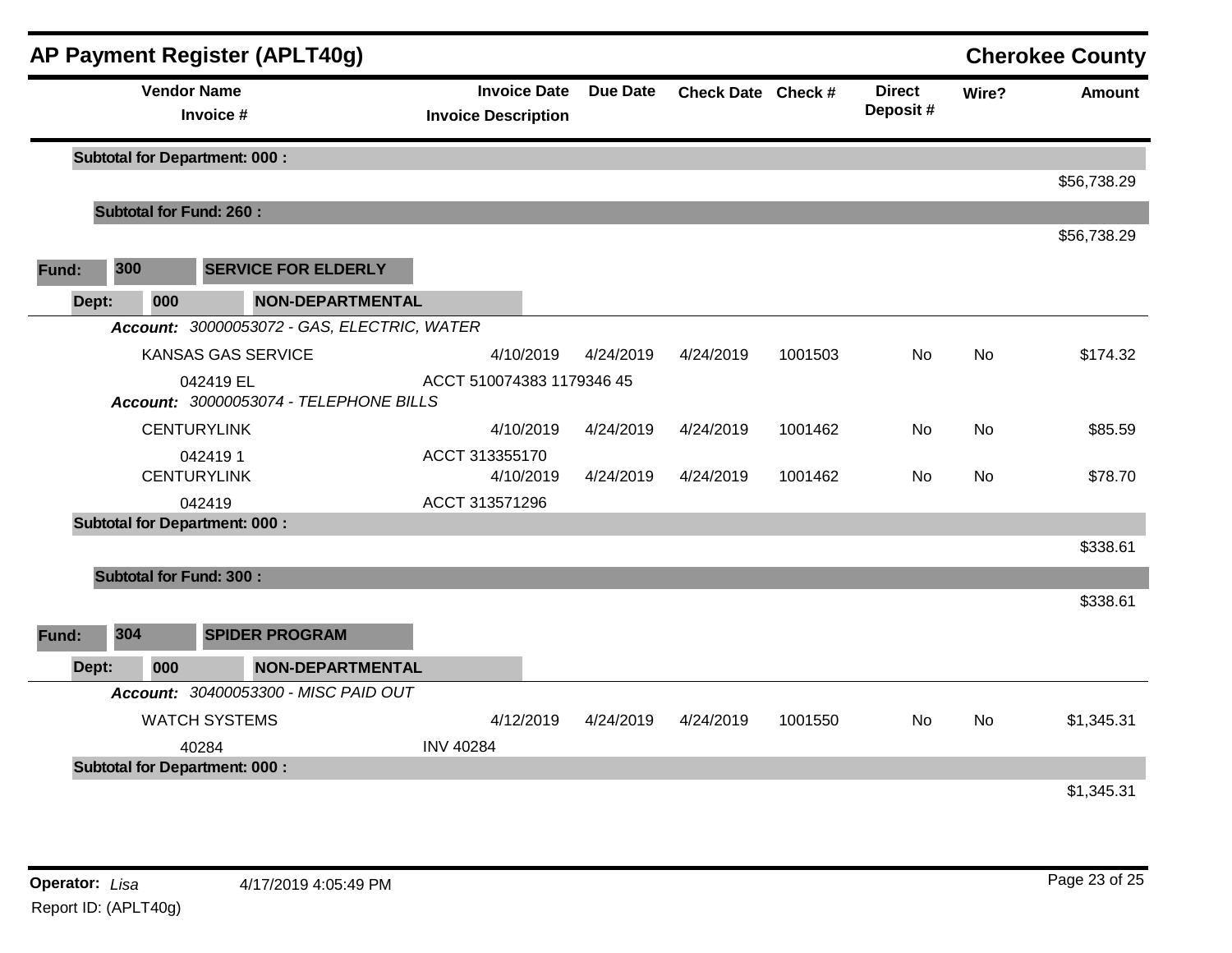|       |       |                    | <b>AP Payment Register (APLT40g)</b>          |                                                   |                 |                    |         |                                   |           | <b>Cherokee County</b> |
|-------|-------|--------------------|-----------------------------------------------|---------------------------------------------------|-----------------|--------------------|---------|-----------------------------------|-----------|------------------------|
|       |       | <b>Vendor Name</b> | Invoice #                                     | <b>Invoice Date</b><br><b>Invoice Description</b> | <b>Due Date</b> | Check Date Check # |         | <b>Direct</b><br>Deposit#         | Wire?     | <b>Amount</b>          |
|       |       |                    | <b>Subtotal for Fund: 304:</b>                |                                                   |                 |                    |         |                                   |           |                        |
|       |       |                    |                                               |                                                   |                 |                    |         |                                   |           | \$1,345.31             |
| Fund: | 330   |                    | <b>SEWER DISTRICT#1 OPER</b>                  |                                                   |                 |                    |         |                                   |           |                        |
|       | Dept: | 000                | <b>NON-DEPARTMENTAL</b>                       |                                                   |                 |                    |         |                                   |           |                        |
|       |       |                    | Account: 33000053089 - OTHER CONTRACTUAL      |                                                   |                 |                    |         |                                   |           |                        |
|       |       |                    | <b>SJE RHOMBUS</b>                            | 4/3/2019                                          | 4/24/2019       | 4/24/2019          | 1001534 | <b>No</b>                         | <b>No</b> | \$120.00               |
|       |       |                    | CD99330456 SEWER<br>QUALITY ONE ELECTRIC, LLC | INV # CD99330456<br>4/15/2019                     | 4/24/2019       | 4/24/2019          | 1001526 | No                                | <b>No</b> | \$471.07               |
|       |       |                    | 614172 SEWER<br><b>SHELLI DANIEL</b>          | INV # 614172<br>4/16/2019                         | 4/24/2019       | 4/24/2019          | 1001533 | No.                               | <b>No</b> | \$175.74               |
|       |       |                    | 04-24-2019 SEWER                              | MILEAGE 01-03-2019 THRU 04-10-2019                |                 |                    |         |                                   |           |                        |
|       |       |                    | <b>Subtotal for Department: 000:</b>          |                                                   |                 |                    |         |                                   |           |                        |
|       |       |                    |                                               |                                                   |                 |                    |         |                                   |           | \$766.81               |
|       |       |                    | <b>Subtotal for Fund: 330:</b>                |                                                   |                 |                    |         |                                   |           |                        |
|       |       |                    |                                               |                                                   |                 |                    |         |                                   |           | \$766.81               |
|       |       |                    |                                               |                                                   |                 |                    |         | Total for Bank 1 Account 1120298: |           | \$248,723.33           |
|       |       |                    |                                               |                                                   |                 |                    |         | ***** Total Invoices Paid:        |           | \$248,723.33           |